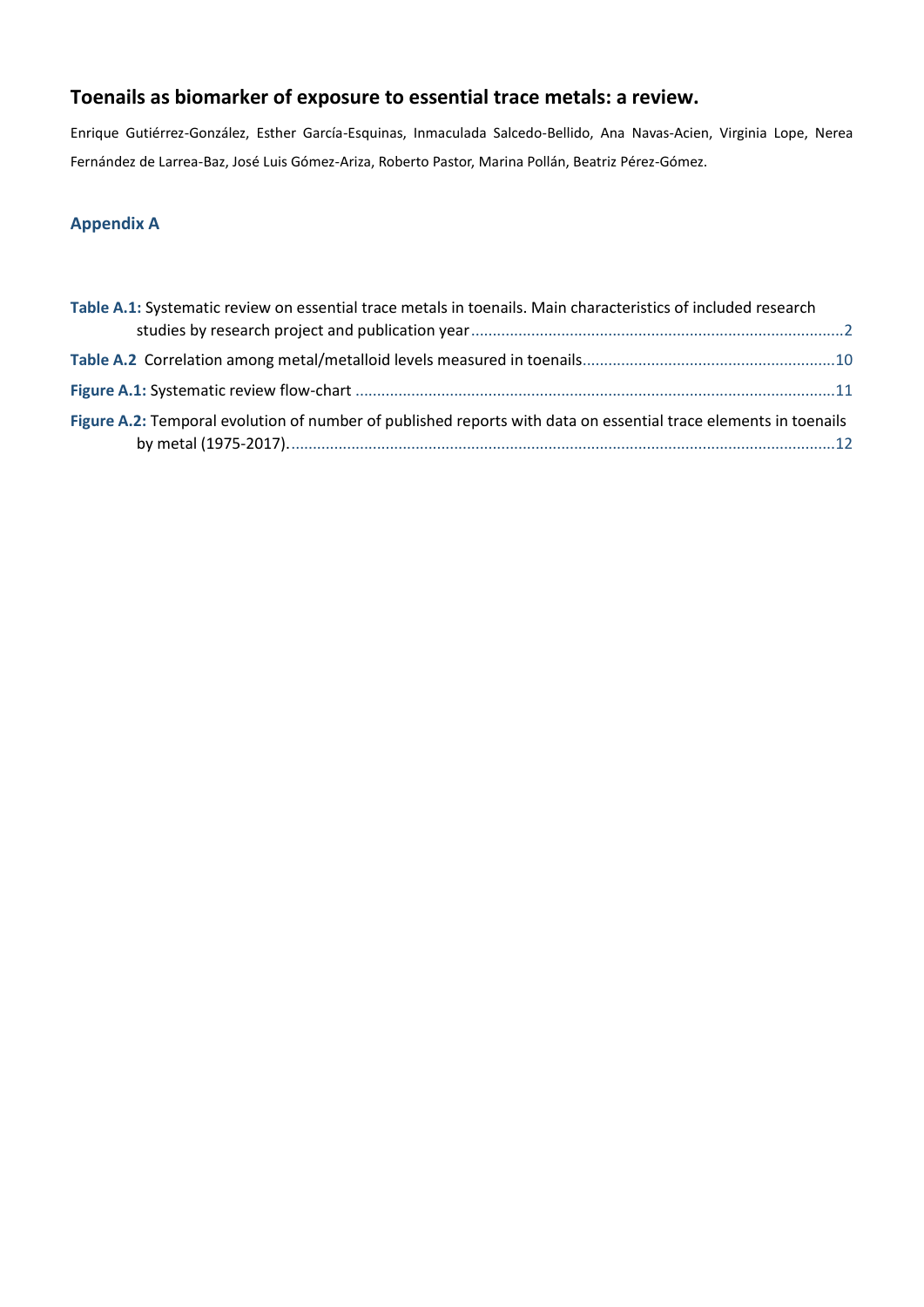<span id="page-1-0"></span>

| Reference                                   | Project                       | <b>Metals</b>     | <b>Study</b><br>design | Nº Participants                                                                                                                                               |     | IC EC Other<br>biomarkers          | <b>Toenail preparation</b>                                                                                                      | Toenai<br>type | Analit.<br>Method | LD LQ QQ | <b>Main</b><br>objective                      | <b>Health</b><br>effect |
|---------------------------------------------|-------------------------------|-------------------|------------------------|---------------------------------------------------------------------------------------------------------------------------------------------------------------|-----|------------------------------------|---------------------------------------------------------------------------------------------------------------------------------|----------------|-------------------|----------|-----------------------------------------------|-------------------------|
| van Stekelenburg-1975<br><b>Netherlands</b> |                               | Cu                | Ca-Con                 | 75 Patients with cystic fibrosis & healthy control<br>children                                                                                                |     |                                    | Cleaned by scrapping debris, washed with<br>acetone & deionized water, dried at 115°                                            | <b>NS</b>      | AAS               |          | Health effects                                | Other                   |
| Masironi-1976<br><b>Nueva Guinea</b>        |                               | Cu Mn V Cross     |                        | Families residing along Blackwater-Korosameri &<br>Wogupmeri-Karawari river(high calcium content)                                                             |     |                                    | Washed in 3 % analytical grade hydrogen<br>peroxide in absolute alcohol.                                                        | Big<br>toes    | <b>NAA</b>        |          | <b>Health effects</b>                         | <b>CV</b>               |
| McKenzie-1978<br><b>New Zealand</b>         |                               | Cu Zn             | Cross                  | 48 Polynesian adults resident in the Tokehau Islands<br>(both sexes), diet with low content of animal protein                                                 |     | Hair<br>Serum<br>Urine             | Mechanic cleaning, washed in detergent,<br>rinsed in deionized water, EDTA & HNO <sub>3</sub> -<br>HClO <sub>4</sub> digestion  | <b>NS</b>      | AAS               |          | <b>Health effects</b><br><b>BM</b> evaluation | <b>CV</b><br>Metab.     |
| McKenzie-1979<br><b>New Zealand</b>         |                               | Zn                | Cross                  | Healthy adults (not oyster eaters); oyster openers<br>110 (& eaters), galvanizing workers (industrial exposure)<br>& patients of accidents & several diseases |     | Hair<br>Serum<br>Urine             | Mechanic cleaning washing in detergent,<br>rinsed in deionized water , EDTA & HNO <sub>3</sub> -<br>HClO <sub>4</sub> digestion | <b>NS</b>      | AAS               |          | <b>BM</b> evaluation                          |                         |
| Morris-1983<br><b>USA</b>                   |                               | Se                | Cross                  | 62 Residents in high (South Dakota), intermediate<br>(Boston, Georgia) & low (New Zealand) Se areas                                                           | Y   | <b>Blood</b><br>Hair               | Cleaned & rinsed with demineralized water                                                                                       | All toes       | <b>NAA</b>        | Y        | <b>BM</b> evaluation                          |                         |
| Morita-1986<br>Japan                        |                               | Fe Cu Zn Cross    |                        | Renal disease patients in treatment with Germanium<br>elixir and healthy persons.                                                                             |     | Hair<br>Fingernail                 | Washed, dried                                                                                                                   | <b>NS</b>      | <b>ICP-AES</b>    |          | Health effects                                | Other                   |
| <b>Kok-1989</b><br><b>Netherlands</b>       |                               | Se                | Ca-Con                 | Acute myocardial infarction cases and age-sex<br>168<br>matched healthy controls (<75 yrs)                                                                    |     | Erythrocytes<br>Plasma             | Cleaned by scraping off any debris.                                                                                             | All toes       | <b>NAA</b>        |          | Health effects<br><b>BM</b> evaluation        | <b>CV</b><br>Metab      |
| Hunter - 1990a<br><b>USA</b>                |                               | Se                | Cross                  | 715 Age-region matched Se supplement users & non<br>users; cancer free NHS I subsample                                                                        |     |                                    | Cleaned by sonication in distilled water &<br>acetone                                                                           | All toes       | <b>NAA</b>        |          | <b>BM</b> evaluation                          |                         |
| Hunter - 1990b<br><b>USA</b>                |                               | Se                | N ca-con               | Incident breast cancer female cases & age-matched<br>868<br>controls in NHSI cohort (30-55 yrs).                                                              |     |                                    | Cleaned by sonication in distilled water &<br>acetone                                                                           | All toes       | <b>NAA</b>        |          | Health effects                                | Cancer                  |
| Garland -1993<br><b>USA</b>                 | NHS <sub>I</sub>              | Co Cu Fe<br>Se Zn | Coh                    | 127 Sub-sample of Hunter 1990a                                                                                                                                |     |                                    | Cleaned by sonication in deionized water                                                                                        | All toes       | <b>INAA</b>       |          | <b>BM</b> evaluation                          |                         |
| Garland -1995<br><b>USA</b>                 |                               | Se                | N ca-con               | Incident cancer female cases & age-matched<br>1960<br>controls in NHSI cohort (30-55 years).                                                                  |     |                                    | Cleaned by sonication in deionized water                                                                                        | All toes       | <b>INAA</b>       |          | Health effects                                | Cancer                  |
| Garland -1996<br><b>USA</b>                 |                               |                   | Cu Fe Zn N ca-con      | 892 Hunter 1990a breast cancer cases & control<br>participants                                                                                                |     |                                    | Cleaned by sonication in deionized water                                                                                        | All toes       | <b>INAA</b>       |          | Health effects                                | Cancer                  |
| van't Veer-1990<br><b>Netherlands</b>       |                               | Se                | Ca-Con                 | 372 Breast cancer cases & controls (25-44 or 55-64 yrs)                                                                                                       |     | Erythrocytes<br>Plasma             |                                                                                                                                 | All toes       | <b>INAA</b>       |          | Y Health effects                              | Cancer                  |
| Swanson - 1990<br><b>USA</b>                |                               | Se                | Cross                  | Adults residing in Wyoming & South Dakota (high<br>44 Se area) & in South Dakota ranches with selenosis<br>in livestock                                       | Y Y | <b>Blood</b><br>Serum              | Cleaned                                                                                                                         | All toes       | <b>NAA</b>        | Y.       | <b>BM</b> evaluation                          |                         |
| Longnecker-1991<br><b>USA</b>               | <b>SOUTH</b><br><b>DAKOTA</b> | Se                | Cross                  | Swanson -1990 participants + new set of highly<br>exposed residents of these areas                                                                            |     | <b>Blood</b><br>Y Y Serum<br>Urine | Cleaned with ultrasound in a bath of distilled<br>water                                                                         | All toes       | <b>NAA</b>        | Y        | Health effects                                | Metab.<br>Other         |
| Longnecker-1996<br><b>USA</b>               |                               | Se                | Cross                  | 77 Subsample of Longnecker 1991                                                                                                                               |     | <b>Blood</b><br>Serum<br>Urine     | Cleaned with ultrasound in distilled water                                                                                      | All toes       | <b>NAA</b>        | Y        | <b>BM</b> evaluation                          |                         |
| Graham-1991<br><b>USA</b>                   | <b>MACS</b><br>cohort         | Cu Zn             | N ca-con               | 162 Homosexual men (HIV-, HIV+ with & without AIDS)                                                                                                           |     | Serum                              | Cleaned by sonication in distilled water &<br>acetone                                                                           | <b>NS</b>      | <b>TNF</b>        |          | Health effects                                | Other                   |
| Wilhelm 1991<br>Germany                     | Duisgurg/<br>Westfalen        | Cu Zn Cross       |                        | 461 Children (3-7 yrs) living in a polluted industrial area<br>(Duisburg) and a rural area (Westfalen)                                                        |     | Hair                               | Mechanic washing in Triton solution,<br>distilled water, acetone /methanol, digested All toes<br>with $HNO3$                    |                | AAS               |          | <b>BM</b> evaluation                          |                         |
| Wilhelm 1994<br>Germany                     | children                      | Cu Zn Coh         |                        | 47 Children of Wilhelm-1991 & their parents two years<br>later                                                                                                |     | Hair                               | Washed in Triton solution, bidistilled water & All toes<br>acetone/methanol, digested with HNO <sub>3</sub>                     |                | AAS               |          | Y BM evaluation                               |                         |

### **Table A.1: Systematic review on essential trace metals in toenails. Main characteristics of included research studies by research project and publication year**

*Note: all the reports of the same research study are presented together. The complete reference of the reports is listed at the end of this table.*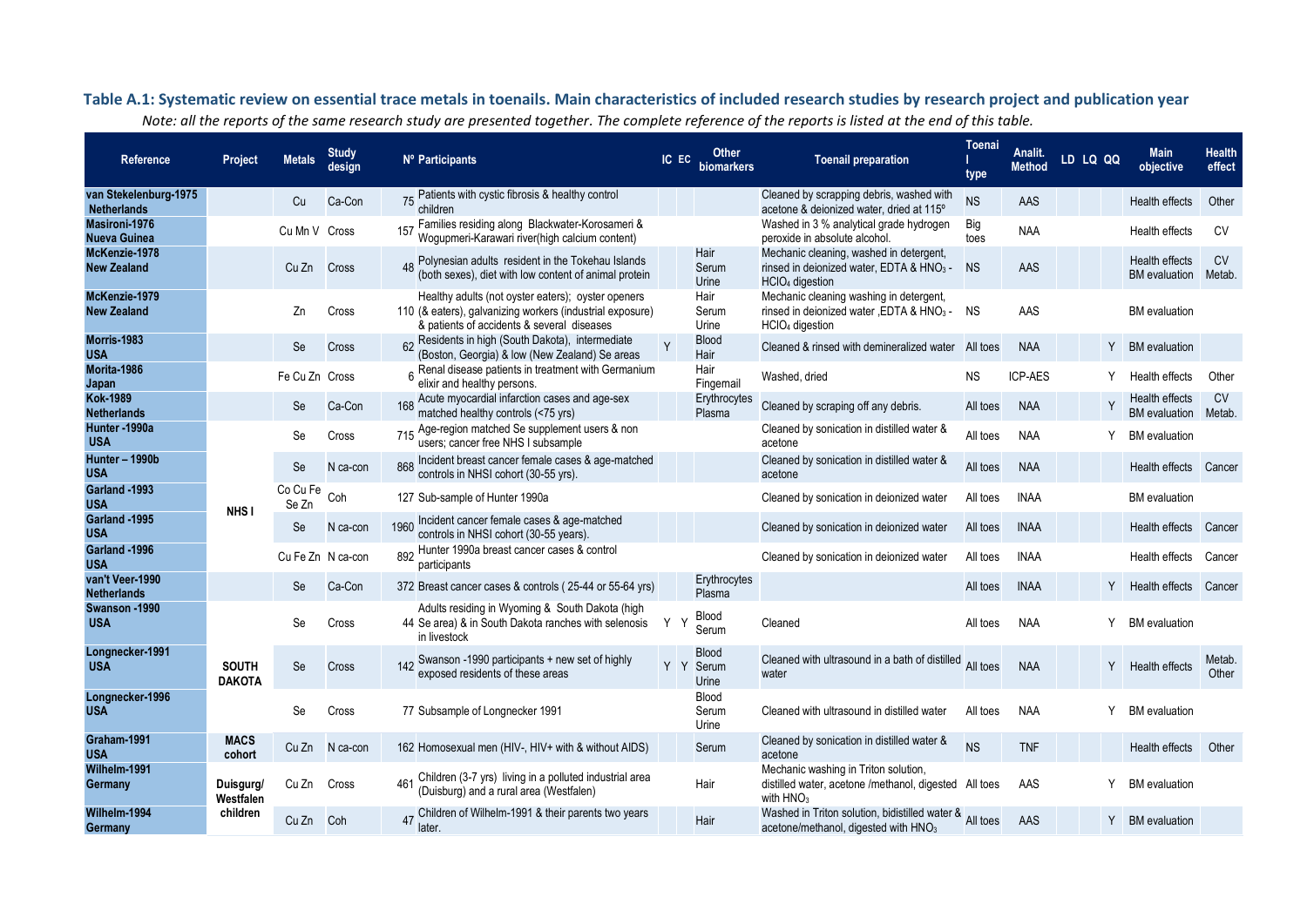| Reference                                  | <b>Project</b>                            | <b>Metals</b>   | <b>Study</b><br>design |      | Nº Participants                                                                                                                                            |     | IC EC Other<br>biomarkers           |                | <b>Toenail preparation</b>                                                           |                              | Analit.<br><b>Method</b> | LD LQ QQ | <b>Main</b><br>objective | <b>Health</b><br>effect |
|--------------------------------------------|-------------------------------------------|-----------------|------------------------|------|------------------------------------------------------------------------------------------------------------------------------------------------------------|-----|-------------------------------------|----------------|--------------------------------------------------------------------------------------|------------------------------|--------------------------|----------|--------------------------|-------------------------|
| Rogers-1991<br><b>USA</b>                  |                                           | Se Zn           | Ca-Con                 | 893  | Oral cavity cancer cases & age-gender frequency-<br>matched controls 20 -74 years                                                                          |     |                                     |                | Cleaned in an ultrasonic bath using reagent<br>grade deionized water.                | <b>Big</b><br>toes           | <b>INAA</b>              |          | Health effects           | Cancer                  |
| Rogers-1993<br><b>USA</b>                  |                                           | Fe Zn Co Ca-Con |                        |      | 893 Participants of Rogers 1991 & laryngeal & e<br>esophageal cancer cases                                                                                 |     |                                     |                | Cleaned in an ultrasonic bath using reagent<br>grade deionized water.                | Big<br>toes                  | <b>INAA</b>              |          | Health effects           | Cancer                  |
| Alfthan-1992<br>Hungary                    |                                           | Se              | Cross                  |      | 132 Hungarian blood donors (both sexes, 10-61 yrs)                                                                                                         |     | <b>Blood</b><br>Fingernails         |                | Cleaned with sodium dodecyl-sulfate,<br>ultrasonicated & rinsed with purified water. | All toes                     | <b>ADF</b>               | Y        | <b>BM</b> evaluation     |                         |
| Milunsky -1992<br><b>USA</b>               |                                           | Zn              | Ca-Con                 |      | Women at 15-20 weeks gestation who delivered a<br>1804 baby with neural tube defect & mothers of healthy<br>babies matched by maternal age & delivery year |     |                                     |                | Acetone, cleaned with HNO <sub>3</sub> solution,<br>rinsed with deionized water      | <b>NS</b>                    | <b>INAA</b>              |          | Health effects           | Other                   |
| Longnecker-1993<br><b>USA</b>              |                                           | Se              | Clinical<br>trial      |      | 12 Non-smoking healthy white males aged 22-64 years,<br>who were given enriched Se bread                                                                   |     | <b>Blood</b><br>Y<br>Serum          |                | Cleaned with ultrasound in distilled water                                           | Big toe<br>Other<br>toes     | <b>NAA</b>               |          | <b>BM</b> evaluation     |                         |
| van den Brandt-1993a<br><b>Netherlands</b> |                                           | Se              | Ca-coh                 | 2829 | Incident lung cancer cases & control sub-cohort<br>(56-69 yrs)                                                                                             |     |                                     |                | Ultrasonic cleaning with acetone, distilled<br>water                                 | All toes                     | <b>INAA</b>              |          | Health effects           | Cancer                  |
| van den Brandt-1993b<br><b>Netherlands</b> |                                           | Se              | Ca-coh                 |      | 2910 Incident stomach & colorectal cancer cases &<br>control sub-cohort (56-69 yrs)                                                                        |     |                                     |                | Ultrasonic cleaning with acetone, distilled<br>water,                                | All toes                     | <b>INAA</b>              | Y        | Health effects Cancer    |                         |
| van den Brandt-1993c<br><b>Netherlands</b> |                                           | Se              | Cross                  |      | 2459 Control sub-cohort of van den Brandt-1993b                                                                                                            |     |                                     |                | Ultrasonic cleaning with acetone, distilled<br>water.                                | All toes                     | <b>INAA</b>              |          | <b>BM</b> evaluation     |                         |
| van den Brandt-1994<br><b>Netherlands</b>  | <b>NETHER-</b>                            | <b>Se</b>       | Ca-coh                 | 1603 | Incident breast cancer cases & female control sub-<br>cohort (56-69 yrs)                                                                                   |     |                                     |                | Ultrasonic cleaning with acetone, distilled<br>water                                 | All toes                     | <b>INAA</b>              | Y        | Health effects Cancer    |                         |
| Zeegers-2002<br><b>Netherlands</b>         | <b>LANDS</b><br><b>COHORT</b>             | Se              | Ca-coh                 | 2890 | Incident bladder cancer cases & control sub-cohort<br>of van den Brandt-1993a                                                                              |     |                                     |                | Ultrasonic cleaning with acetone, distilled<br>water                                 | All toes                     | <b>INAA</b>              |          | Health effects           | Cancer                  |
| van den Brandt-2003<br><b>Netherlands</b>  |                                           | Se              | Ca-coh                 | 1751 | Incident prostate cancer cases & male control sub-<br>cohort of van den Brandt-1993a                                                                       |     |                                     |                | Ultrasonic cleaning with acetone, distilled<br>water                                 | All toes                     | <b>INAA</b>              | Y        | Health effects           | Cancer                  |
| Geybels-2013<br><b>Netherlands</b>         |                                           | Se              | Ca-coh                 | 2074 | Advanced prostate cancer cases & male control<br>sub-cohort of van den Brandt-1993a                                                                        | Y Y |                                     |                | Ultrasonic cleaning with acetone, distilled<br>water                                 | All toes                     | <b>NAA</b>               |          | Health effects           | Cancer                  |
| Geybels -2014<br><b>Netherlands</b>        |                                           | Se              | Ca-coh                 |      | 1865 Participants of Geybels 2013 with genotyping data                                                                                                     | YY  |                                     |                | Ultrasonic cleaning with acetone, distilled<br>water                                 | All toes                     | <b>NAA</b>               | Y        | Health effects           | Cancer                  |
| Maasland-2016<br><b>Netherlands</b>        |                                           | Se              | Ca-coh                 |      | 2458 Incident head and neck cancer cases & control sub-<br>cohort of van den Brandt-1993a                                                                  | Y Y |                                     |                | Ultrasonic cleaning with acetone, distilled<br>water                                 | All toes                     | <b>NAA</b>               |          | Health effects           | Cancer                  |
| van Noord-1993<br><b>Netherlands</b>       | <b>DOM</b> project                        | Se              | N ca-con               | 414  | Breast cancer cases, age-matched & randomly<br>selected controls from screening cohort (55-70 yrs)                                                         |     |                                     |                | Ultrasound washing with acetone &<br>demineralized water                             | <b>Big</b><br>toes           | <b>INAA</b>              |          | Health effects Cancer    |                         |
| Ovaskainen 1993<br><b>Finland</b>          |                                           | Se              | Cross                  |      | 166 Helsinki men 55-69 yrs (low selenium area)                                                                                                             |     | Y                                   |                | Washed (neutral detergent), 1% dodecyl<br>sulphate, rinsed (purified water)          | All toes                     | <b>ADF</b>               |          | <b>BM</b> evaluation     |                         |
| Sabbioni - 1994<br>Italy                   |                                           | Co              | Cross                  |      | 115 Subjects occupationally exposed to hard metal<br>$dusts$ , 15-65 yrs                                                                                   |     | <b>Blood</b><br>Pubic hair<br>Urine |                | Washed with purified water, acetone &<br>water again                                 | <b>NS</b>                    | <b>NAA</b>               | Y.       | <b>BM</b> evaluation     |                         |
| Baskett - 1995<br><b>USA</b>               |                                           | Se              | Coh                    |      | 4 Subsample of Baskett 1998 (2 men and 2 women)                                                                                                            |     | Fingernails                         |                | NS.                                                                                  | All toes                     | <b>INAA</b>              |          | <b>BM</b> evaluation     |                         |
| Baskett-1998<br><b>USA</b>                 | Missouri<br><b>University</b><br>Research | Se              | Cross                  |      | 11 11 Missouri University Research coworkers                                                                                                               |     | Fingernails<br>Serum                | Whole blood NS |                                                                                      | All toes                     | <b>INAA</b>              |          | <b>BM</b> evaluation     |                         |
| Baskett-2001<br><b>USA</b>                 | Reactor<br>study                          | Se              | Coh                    |      | 11 Participants of Baskett 1998                                                                                                                            |     | <b>Fingernails</b>                  |                | - NS                                                                                 | Big<br>toes<br>Other<br>toes | <b>INAA</b>              |          | <b>BM</b> evaluation     |                         |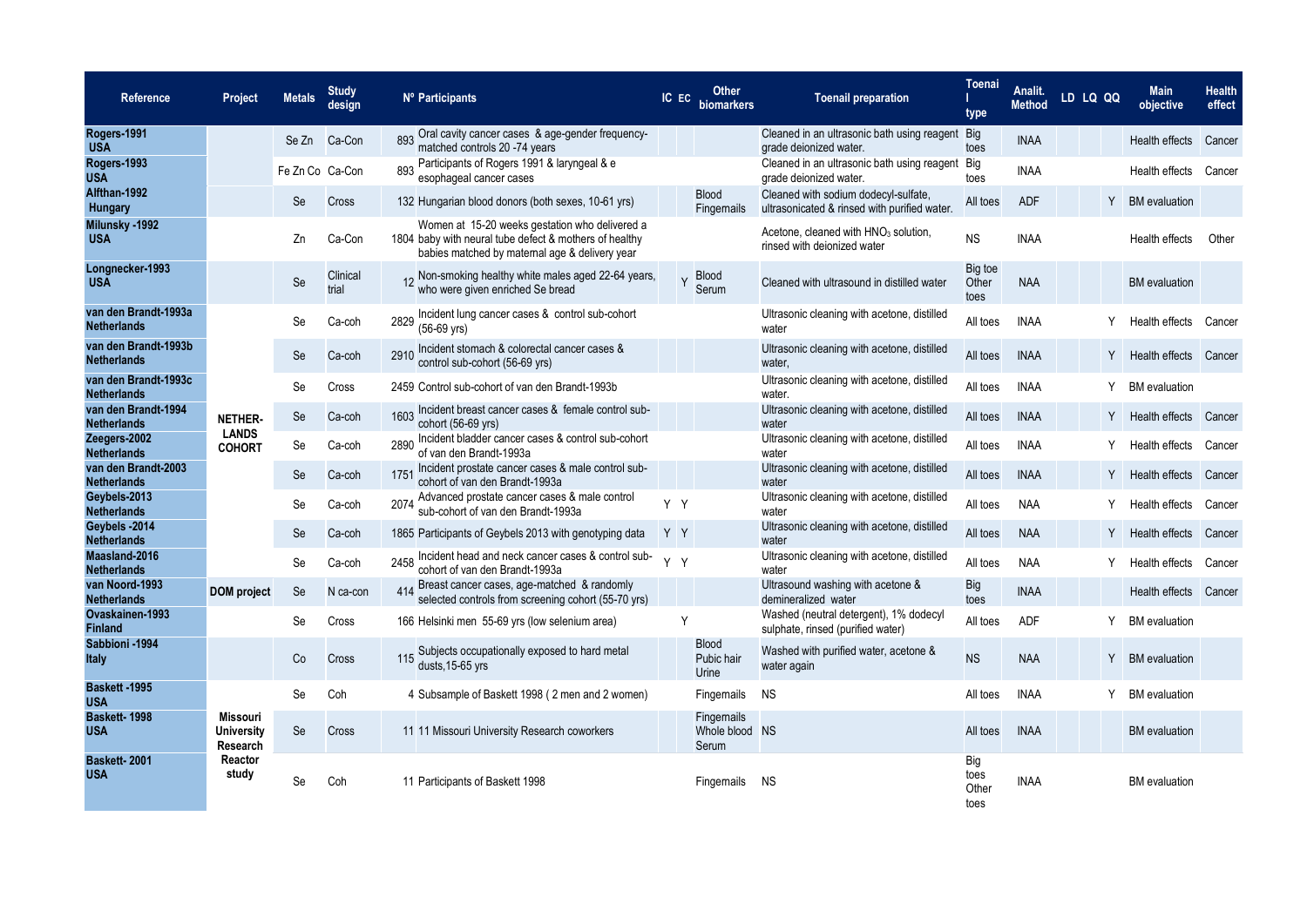| Reference                                             | Project                                                      | <b>Metals</b>                   | <b>Study</b><br>desian |                 | Nº Participants                                                                                                                                 | IC EC | Other<br>biomarkers         | <b>Toenail preparation</b>                                                                                                           | <b>Toenai</b><br>type | Analit.<br>Method      | LD LQ QQ | <b>Main</b><br>objective | <b>Health</b><br>effect |
|-------------------------------------------------------|--------------------------------------------------------------|---------------------------------|------------------------|-----------------|-------------------------------------------------------------------------------------------------------------------------------------------------|-------|-----------------------------|--------------------------------------------------------------------------------------------------------------------------------------|-----------------------|------------------------|----------|--------------------------|-------------------------|
| Vannucchi-1995<br><b>Brazil</b>                       |                                                              | Zn                              | Cross                  |                 | 81 Alcoholic adults with pellagra & healthy controls<br>21-54 yrs (both sexes)                                                                  |       | Hair<br>Y Y Plasma<br>Urine | Washed by the method of Reilly & Harrison,<br>$HNO3$ digestion                                                                       | <b>NS</b>             | AAS                    |          | Health effects           | Other                   |
| van't Veer-1996<br>5 European countries               |                                                              | Se                              | Ca-Con                 |                 | Postmenopausal breast cancer cases & age-region<br>matched controls (50-75 yrs)                                                                 | Y Y   |                             | Unspecified cleaning                                                                                                                 | All toes              | <b>INAA</b>            |          | Health effects           | Cancer                  |
| Virtanen - 1996<br>8 Euro Countries+Israel            |                                                              | Se                              | Ca-Con                 |                 | 1025 Van't Veer female & Kardinaal 1997 male controls                                                                                           |       |                             |                                                                                                                                      | All toes              | <b>INAA</b>            | Y.       | <b>BM</b> evaluation     |                         |
| Kardinaal-1997<br>10Euro.Countries+Israel             | <b>EURAMIC</b>                                               | Se                              | Ca-Con                 | 1412            | Men with a first acute myocardial infarction &<br>controls $<$ 70 yrs                                                                           | Y Y   |                             |                                                                                                                                      | All toes              | <b>INAA</b>            | Y        | Health effects           | <b>CV</b>               |
| Strain-1997<br>Northern Ireland                       |                                                              | Se                              | Ca-Con                 | 186             | Irish postmenopausal breast cancer patients and<br>age-matched healthy controls 50-75 yrs                                                       |       | Y                           | Cleaned                                                                                                                              | All toes              | <b>INAA</b>            | Y        | Health effects           | Cancer<br>Other         |
| <b>Martín-Moreno-2003</b><br>8 Euro. Countries+Israel |                                                              | Zn                              | Ca-Con                 | 1408            | Men with a first acute myocardial infarction & male<br>controls of Kardinaal 1997                                                               | Y Y   |                             |                                                                                                                                      | All toes              | <b>INAA</b>            |          | Health effects           | CV<br>Metab.            |
| Rakovic-1997<br><b>Czech Republic</b>                 |                                                              | Co Cu Fe<br>Mn Mo V Cross<br>Zn |                        |                 | Mixed group (Patients of the faculty hospital,<br>262 pregnant women, retired persons, students) 13-89<br>vears                                 | Y     | Scalp hair<br>Pubic hair    | Washed in acetone & deionized water                                                                                                  | <b>NS</b>             | <b>INAA</b>            |          | Y BM evaluation          |                         |
| Yoshizawa-1998<br><b>USA</b>                          |                                                              | Se                              | N ca-con               | 18 <sup>7</sup> | Incident prostate cancer cases & age-smoking<br>status matched controls (40 -75 yrs)                                                            |       | Y                           | Cleaned by sonication in deionized water                                                                                             | All toes              | <b>INAA</b>            |          | Health effects           | Cancer                  |
| Rajpathak-2005<br><b>USA</b>                          | <b>HPFS</b>                                                  | Se                              | N ca-con               |                 | Men with prevalent diabetes, men with prevalent<br>1247 diabetes & cardiovascular disease & age-smoking<br>status matched controls (40 -75 yrs) |       | Y                           | Cleaned by sonication in deionized water                                                                                             | All toes              | <b>INAA</b>            |          | Health effects           | <b>CV</b>               |
| Ghadirian - 2000<br>Canada                            | Canadian                                                     | Se                              | Ca-Con                 | 1736            | Incident breast (35-79 yr), prostate (35-84 yr) &<br>colon cancer patients + age-sex matched controls                                           |       |                             |                                                                                                                                      | <b>Both</b><br>feet   | <b>NAA</b>             |          | Health effects           | Cancer                  |
| St-Pierre-2006<br>Canada                              | case-control<br>study                                        | Se                              | Cross                  |                 | 87 Subsample of Ghadirian 2000                                                                                                                  |       |                             | None or washed with Triton X-100 diluted<br>1/200 in Milli-Q deionized water, rinsed Milli-<br>Q deionized water, acetone. Air-dried | Both<br>feet          | <b>NAA</b>             |          | <b>BM</b> evaluation     |                         |
| Helzlsouer-2000<br><b>USA</b>                         | <b>CLUE II</b>                                               | Se                              | N ca-con               |                 | 350 Incident prostate cancer cases & age-race &<br>recruitment date matched male controls >45 yrs                                               | Y     |                             | Digested with HNO <sub>3</sub> by using a microwave<br>digestion system                                                              | Big<br>toes           | <b>NAA</b>             |          | Health effects           | Cancer                  |
| <b>Platz-2002</b><br><b>USA</b>                       |                                                              | Zn                              | N ca-con               |                 | 342 Incident prostate cancer cases, & controls of<br>Helzlsouer-2000                                                                            | Y     |                             | Digested with HNO <sub>3</sub> by using a microwave<br>digestion system                                                              | Big<br>toes           | AAS                    |          | Health effects           | Cancer                  |
| <b>Mannisto-2000</b><br><b>Finland</b>                | Kuopio<br><b>Breast</b><br>Cancer<br><b>Study</b>            | <b>Se</b>                       | Ca-Con                 |                 | 722 Incident breast cancer cases & age-rurality matched<br>controls                                                                             | YY    |                             | Cleaned with 1% sodium dodecylsulphate<br>for, then rinsed with demineralized water                                                  | All toes              | <b>ADF</b>             |          | Y Health effects         | Cancer                  |
| Aguiar-2001<br><b>Brasil</b>                          |                                                              | Co Cu Fe Cross<br>Mn Se n       |                        |                 | 32 Cystic fibrosis and healthy children (1-12)                                                                                                  |       | Fingernails                 | Scintillation flask with non-ionic detergent<br>Triton X100 solution & mechanical shaking. NS<br>Washed distilled water & acetone    |                       | <b>INAA</b>            |          | Health effects           | Other                   |
| Morris 2001<br>Canada                                 | Canadian<br>Study of<br><b>Diet</b><br>Lifestyle &<br>Health | Se                              | <b>Cross</b>           |                 | Alumni from the Universities of Alberta, Toronto, and<br>755 Western Ontario and Canadian Cancer Society<br>members.                            |       |                             | Nail polish removed with acetone,<br>sonicated in high-purity water, strained<br>while rinsing with water & freeze-dryed             | <b>NS</b>             | <b>INAA</b>            | Y        | <b>BM</b> evaluation     |                         |
| Bergomi-2002<br><b>Italy</b>                          |                                                              | Co Cu Fe<br>Mn Se Zn            | Ca-Con                 |                 | 62 Incident amyotrophic lateral sclerosis cases & age-<br>sex matched controls                                                                  | Y Y   |                             | Washed with Triton solution in a sonicator & NS<br>then with deionized water                                                         |                       | ICP-OES<br><b>INAA</b> | Y        | Health effects           | Other                   |
| Hartman-2002<br><b>Finland</b>                        | α-Tocopherol<br><b>B-Carotene</b>                            | Se                              | N ca-con               | 500             | Lung cancer cases & age, date & intervention group<br>assignment matched controls                                                               |       |                             | Cleaned with 1% sodium dodecylsulphate<br>for, then rinsed with demineralized water                                                  | All toes              | <b>ADF</b>             | Y        | Health effects           | Cancer                  |
| Michaud -2002<br><b>Finland</b>                       | Cancer<br>Prevention<br>Study                                | Se                              | N ca-con               |                 | Male bladder cancer cases & age-treatment- date of<br>recruitment matched controls in SouthWest Finland                                         |       |                             | Cleaned with 1% sodium dodecylsulphate<br>for, then rinsed with demineralized water                                                  | All toes              | ADF                    |          | Y Health effects         | Cancer                  |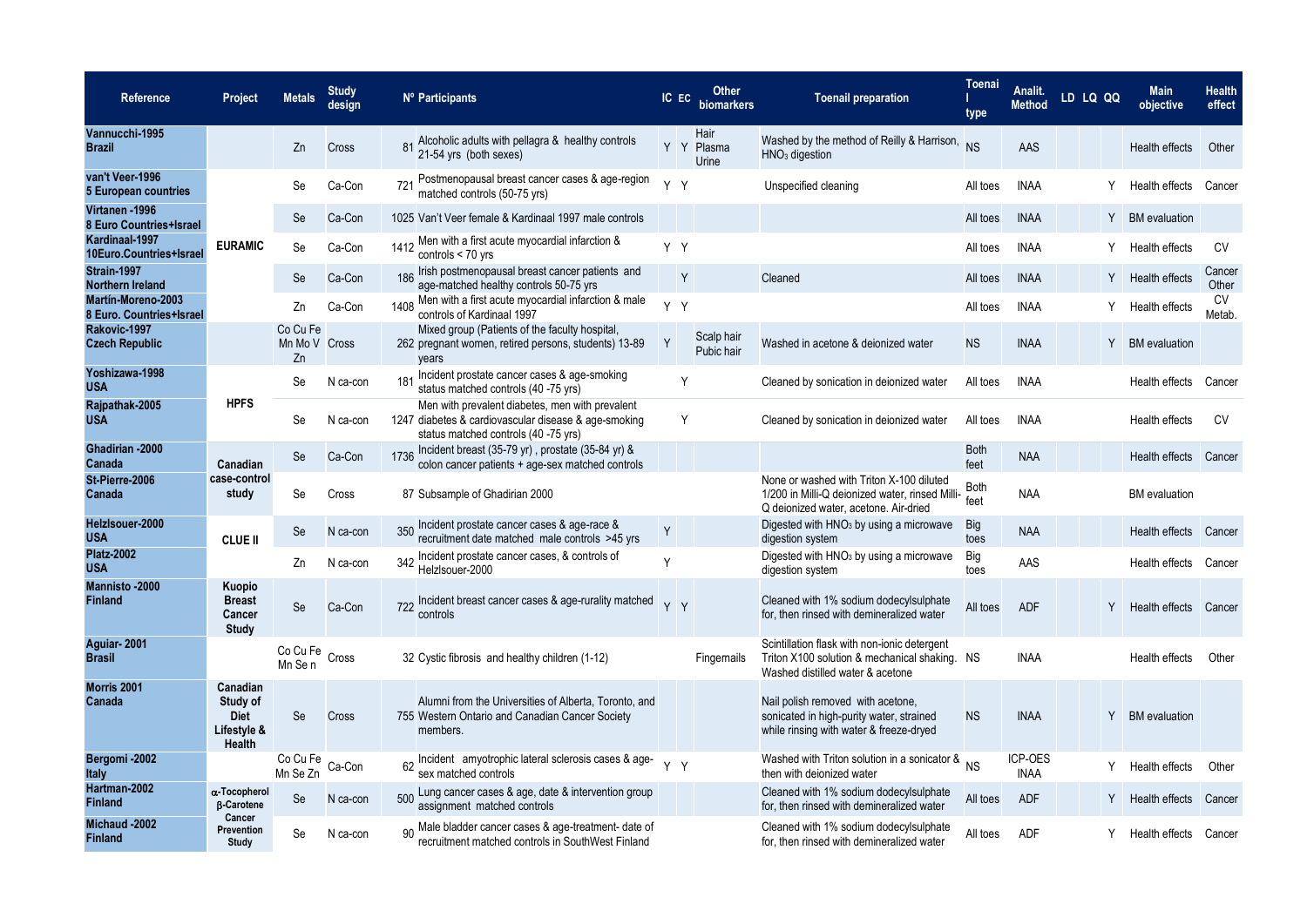| <b>Reference</b>                            | Project                      | <b>Metals</b>             | <b>Study</b><br>design | Nº Participants                                                                                                        | IC EC | Other<br>biomarkers    | <b>Toenail preparation</b>                                                                                                                | <b>Toenai</b><br>type | Analit.<br><b>Method</b> |   | LD LQ QQ | <b>Main</b><br>objective                      | <b>Health</b><br>effect |
|---------------------------------------------|------------------------------|---------------------------|------------------------|------------------------------------------------------------------------------------------------------------------------|-------|------------------------|-------------------------------------------------------------------------------------------------------------------------------------------|-----------------------|--------------------------|---|----------|-----------------------------------------------|-------------------------|
| <b>Krogh-2003</b><br><b>Italy</b>           | <b>ORDET</b>                 | <b>Se</b>                 | Coh                    | Sub-sample of a cohort of Italian women to evaluate<br>80 diet, hormones and breast cancer (pre & post-<br>menopausal) |       |                        | Acetone if nail polish. Sonicated in Triton<br>X100 solution, deionized water, digestion<br>with $HNO3$ in a microwave system             | All toes              | AAS                      | Y |          | Y BM evaluation                               |                         |
| Vinceti-2015<br><b>Italy</b>                |                              | Se                        | N ca-con               | Incident female diabetes cases (type2) & age-<br>621<br>matched control women (35-70) in ORDET cohort                  | Y     |                        | Washed in high purity water, acetone, Triton<br>using an ultrasonic bath                                                                  | All toes              | <b>INAA</b>              |   | Y        | Health effects                                | Metab.                  |
| Rayman-2003<br><b>United Kingdom</b>        |                              | Se                        | Ca-Con                 | Pregnant women with early symptoms of<br>106 preeclampsia and age, gestational age and parity<br>matched controls      |       |                        | Placed in acid-washed beaker, washed with<br>acetone and distilled deionized water in a<br>sonic bath, dried.                             | All toes              | <b>INAA</b>              |   | Y        | Health effects                                | Other                   |
| Menezes-2004a<br><b>Brazil</b>              | <b>Brazil</b><br>galvanizing | Co Cu Fe<br>Mn Zn         | Cross                  | 48 Workers in galvanizing factories & non-exposed<br>subiects                                                          |       | Hair                   | Washed and dried                                                                                                                          | <b>NS</b>             | <b>INAA</b>              |   | Y        | <b>BM</b> evaluation                          |                         |
| Menezes-2004b<br><b>Brazil</b>              | factory                      | Cu Fe                     | Cross                  | 48 Participants of Menezes 2004a                                                                                       |       | Hair<br>Urine          |                                                                                                                                           | <b>NS</b>             | <b>INAA</b>              |   | Y        | <b>BM</b> evaluation                          |                         |
| Lipsky-2004<br><b>Austria</b>               |                              | Se                        | Ca-Con                 | Prostate cancer cases & consecutively recruited<br>150<br>control urologic patients >45 yrs                            | Y     |                        | Washing with ultrapure water, microwave<br>assisted digestion with HNO <sub>3</sub> & HClO <sub>4</sub>                                   | <b>NS</b>             | <b>ICP-MS</b>            |   |          | Y Health effects Cancer                       |                         |
| Wongwit-2004<br><b>Thailand</b>             |                              | Mn                        | Cross                  | 182 Welders working in a thermal plant in direct contact<br>with Mn                                                    |       | <b>Blood</b><br>Feces  | Washed with acetone twice on a<br>mechanical shaker, digested with HNO <sub>3</sub>                                                       | <b>NS</b>             | AAS                      |   |          | <b>BM</b> evaluation                          |                         |
| Bergomi-2005<br><b>Italy</b>                |                              | Cu                        | Ca-Con                 | Incident melanoma cases & sex-age matched<br>116                                                                       | Y     |                        | Washed with Triton solution in a sonicator &<br>then digested in $HNO3$ & deionized $H2O$                                                 | <b>NS</b>             | <b>ICP-OES</b>           |   |          | Y Health effects                              | Cancer                  |
|                                             | <b>MELANOMA</b>              | Fe Se Zn                  |                        | population based controls                                                                                              |       |                        | Washed with Triton solution in a sonicator                                                                                                |                       | <b>INAA</b>              |   |          |                                               | Cancer                  |
| Vinceti-2005<br><b>Italy</b>                | Case-<br>Control<br>study    | Cu<br>Fe Se Zn            | Ca-Con                 | 116 Participants of Bergomi 2005                                                                                       | Y     |                        | Washed in Triton solution, deionized water<br>& HNO <sub>3</sub> digestion.<br>Cleaned with diethyl-ether, bidistilled water<br>& acetone | Both<br>feet          | ICP-OES<br><b>INAA</b>   |   |          | Health effects                                | Cancer                  |
| Vinceti-2012<br><b>Italy</b>                |                              | Se                        | Ca-Con                 | 105 Participants of Bergomi 2005                                                                                       | Y     | Plasma                 | Cleaned with diethyl-ether, bi-distilled water<br>& acetone                                                                               | Right<br>foot         | <b>INAA</b>              |   |          | <b>BM</b> evaluation<br><b>Health effects</b> | Cancer                  |
| <b>Musil -2005</b><br><b>Czech Republic</b> |                              | Se                        | Ca-Con                 | 52 Acute pancreatitis & colorectal cancer cases and<br>age-sex matched controls, 23-78 yrs                             |       | Erythrocytes<br>Plasma |                                                                                                                                           | Big<br>toes           | <b>NAA</b>               |   |          | Health effects                                | Cancer<br>Other         |
| Slotnick-2005<br><b>USA</b>                 |                              | Co Cu Mn<br>Mo Se V       | Cross                  | 259 Arab-Americans adults and children residing in a<br>highly industrialized area                                     |       |                        | Washing, rinsed with acetone, digested in<br>HNO <sub>3</sub>                                                                             | All toes              | <b>ICP-MS</b>            |   |          | Y BM evaluation                               |                         |
| Rainska-2005<br>Poland                      |                              | Co Cu Mn<br>Mo V Zn       | Cross                  | 26 Workers in a phosphatic fertilizer plant & controls                                                                 |       | Hair                   | Washed in acetone-water-water-water-<br>acetone                                                                                           | <b>NS</b>             | <b>INAA</b>              |   | Y        | <b>BM</b> evaluation                          |                         |
| Al-Saleh-2006<br>Arabia Saudi               |                              | Se                        | Cross                  | 691 Subjects participating in a cross-sectional study<br>about Se & vitamin status                                     |       | Serum                  | Cleaned with detergent, rinsed with<br>deionised water, digested with HNO <sub>3</sub> , HCI                                              | Big<br>toes           | AAS                      | Y | Y        | <b>BM</b> evaluation                          |                         |
| Le Marchand-2006<br><b>USA</b>              |                              | Se                        | Ca-Con                 | Caucasian melanoma cases 18-79 yrs & race-sex-<br>age matched population based controls                                | Y     | <b>Blood</b>           |                                                                                                                                           | <b>NS</b>             | <b>INAA</b>              |   |          | <b>BM</b> evaluation<br>Health effects        | Cancer                  |
| Morris-2006<br><b>USA</b>                   |                              | Se                        | Cross                  | 3575 Volunteers living in 111 of Missouri's 114 counties                                                               |       | Y Fingernails          | Freezed                                                                                                                                   | <b>NS</b>             | <b>INAA</b>              |   |          | <b>BM</b> evaluation                          |                         |
| <b>Satia-2006</b><br><b>USA</b>             |                              | Se                        | Coh                    | 220 Sub-sample of members of a cohort to research<br>dietary supplement use and cancer risk                            |       | Y Plasma               | Cleaned with ultrasound in a bath of distilled<br>water                                                                                   | All toes              | <b>INAA</b>              |   |          | <b>BM</b> evaluation                          |                         |
| González-2008<br><b>USA</b>                 | <b>VITAL study</b>           | Zn                        | Cross                  | 212 Participants of Satia 2006                                                                                         |       |                        |                                                                                                                                           | All toes              | <b>INAA</b>              |   |          | <b>BM</b> evaluation                          |                         |
| Rainska-2007<br>Poland                      |                              | Co Cu Mn<br>Fe Se V<br>Zn | Cross                  | 33 Subjects living near a fertilizer plant & controls                                                                  |       | Hair                   | Washed in acetone-water-water-water-<br>acetone+ultrasound bath                                                                           | <b>NS</b>             | <b>INAA</b>              |   | Y        | <b>BM</b> evaluation                          |                         |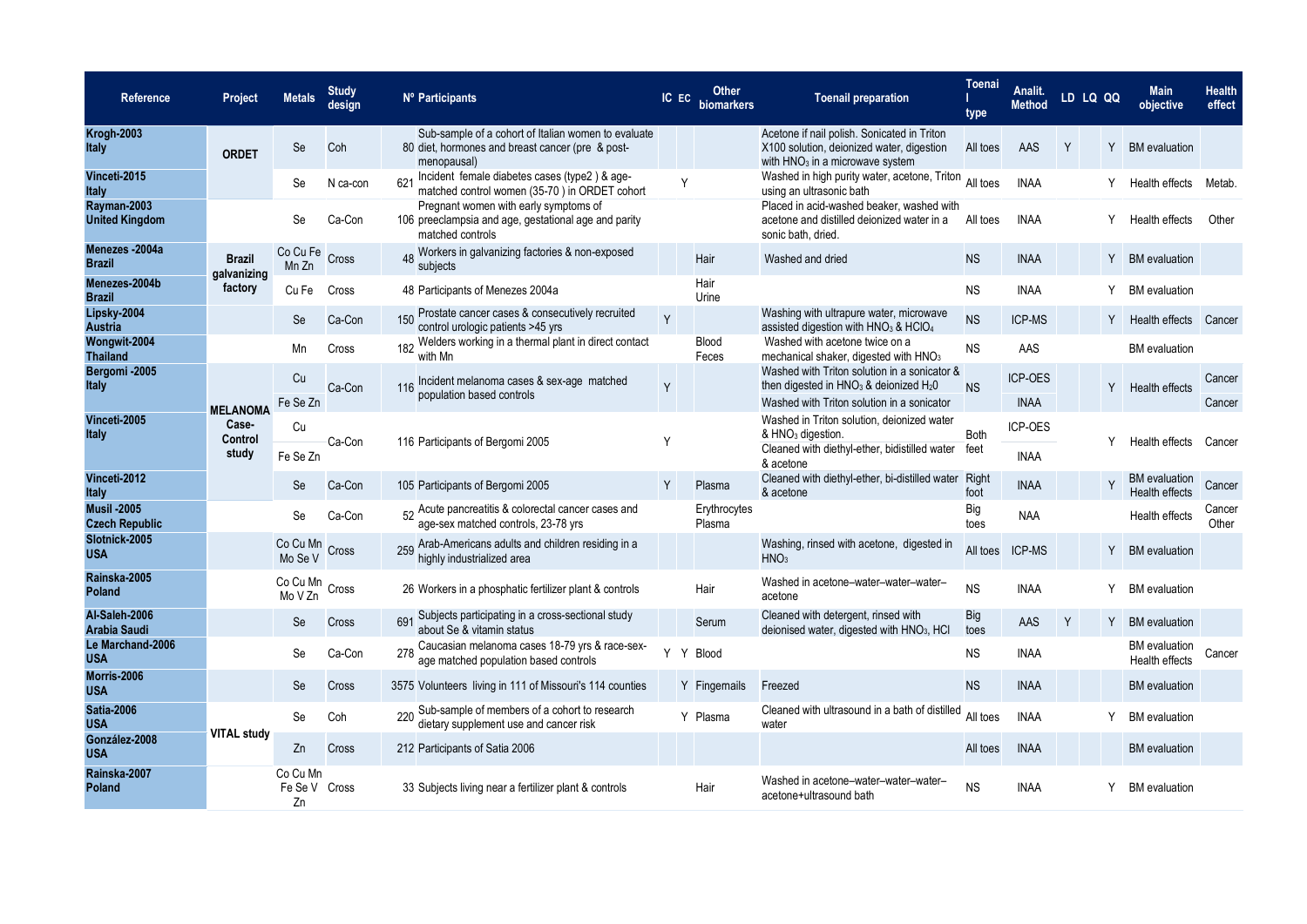| Reference                        | <b>Project</b>                               | <b>Metals</b>                   | <b>Study</b><br>design | Nº Participants                                                                                                                                               | IC EC        | Other<br>biomarkers   | <b>Toenail preparation</b>                                                                                            | <b>Toenai</b><br>type | Analit.<br><b>Method</b> |   | LD LQ QQ | <b>Main</b><br>objective               | <b>Health</b><br>effect |
|----------------------------------|----------------------------------------------|---------------------------------|------------------------|---------------------------------------------------------------------------------------------------------------------------------------------------------------|--------------|-----------------------|-----------------------------------------------------------------------------------------------------------------------|-----------------------|--------------------------|---|----------|----------------------------------------|-------------------------|
| Guthrie-2007, 2008<br><b>USA</b> | One source<br>cohort                         | Mn Se Coh                       |                        | Consumers of Multivitamin-mineral supplement<br>126 (containing Se/Mn/Cu/Zn) & sex- age-bmi-smoking<br>status matched controls (both sexes, volunteers)       |              |                       | Sonicated in HNO <sub>3</sub> solution, decanted &<br>sonicated in water, rinsed with miliQ-water                     | ${\sf NS}$            | <b>INAA</b>              | Y | Y        | <b>BM</b> evaluation                   |                         |
| Brockman-2009<br><b>USA</b>      | study                                        | Cu Se Zn Coh                    |                        | 126 Participants of Guthrie 2007                                                                                                                              |              |                       | Sonicated in HNO <sub>3</sub> solution, decanted &<br>sonicated in water, rinsed with miliQ-water                     | <b>NS</b>             | <b>INAA</b>              | Y |          | Y BM evaluation                        |                         |
| Campos -2008<br>Colombia         |                                              | Zn                              | Ca-Con                 | 443 Incident gastric cancer patients & hospital controls                                                                                                      | Y Y          |                       | Cleaned with neutral detergent & rinsed with NS<br>deionized water, digested in HNO3                                  |                       | ICP-MS                   |   | Y        | Health effects                         | Cancer                  |
| <b>Nouri-2008</b><br>Iran        |                                              | Mo Zn                           | Ca-Con                 | Esophageal cancer patients, family members &<br>100<br>matched controls of 2 areas with different risk                                                        |              |                       | Cleaned with acetone, alcohol, & distilled<br>water. HNO <sub>3</sub> digestion                                       | <b>NS</b>             | AAS                      |   |          | <b>BM</b> evaluation<br>Health effects | Cancer                  |
| Goullé - 2009<br><b>France</b>   |                                              | Co Cu Mn<br>Mo Se V Cross<br>Zn |                        | 50 Healthy volunteers (both sexes)                                                                                                                            |              | Fingernails           | Washed with water, acetone<br>decontamination, HNO <sub>3</sub> digestion                                             | <b>NS</b>             | ICP-MS                   | Y |          | <b>BM</b> evaluation                   |                         |
| <b>Were-2009</b><br>Kenya        |                                              | Fe Zn                           | Cross                  | 33 Children <6 yrs in urban & rural areas in Kenya                                                                                                            | Y            | Fingernails           | Soaked in non-ionic liquid soap, acetone &<br>rinsed in dejonised distilled water.<br>Digestion with HNO <sub>3</sub> | <b>NS</b>             | <b>AAS</b>               | Y | Y        | <b>BM</b> evaluation                   |                         |
| Żukowska-2009<br><b>Poland</b>   |                                              | Se                              | Cross                  | Randomly selected inhabitants of Pomeranian<br>336<br>District and from Lubuskie District.                                                                    |              |                       | Scratched with a quartz knife. Cleaned by<br>acetone and deionized water plus ultrasonic All toes<br>bath & drying    |                       | <b>INAA</b>              |   | Y        | <b>BM</b> evaluation                   |                         |
| Kotsopoulos-2010<br>Canada       |                                              | Se                              | Ca-Con                 | 50 Female BRCA1 healthy mutation carriers and sex-<br>matched non-carriers family members                                                                     | $\mathsf{Y}$ |                       | Washed in Triton solution, rinsed with<br>deionized water & acetone, drying.                                          | <b>NS</b>             | <b>NAA</b>               |   |          | Health effects                         | Other                   |
| <b>Xun-2010a</b><br><b>USA</b>   |                                              | Se                              | Coh                    | American young adults (18-30 yrs) of 4 USA<br>4032 regions recruited for a cohort study on psychological Y Y<br>and lifestyle CV risk factors in young adults |              |                       | Washed with 10% HNO <sub>3</sub> & deionized<br>water, then rinsed                                                    | All toes              | <b>INAA</b>              |   | Υ        | Health effects                         | CV                      |
| <b>Xun-2010b</b><br><b>USA</b>   | <b>CARDIA</b><br>trace<br>element            | Se                              | Coh                    | 3112 Participants of Xun 2010a                                                                                                                                | YY           |                       | Washed with 10% HNO <sub>3</sub> & deionized<br>water, then rinsed                                                    | All toes              | <b>INAA</b>              |   |          | Y Health effects                       | Other                   |
| <b>Xun-2011</b><br><b>USA</b>    | study<br>cohort                              | Se                              | Coh                    | 4252 Participants of Xun 2010a                                                                                                                                | Y Y          |                       | Washed in a sonicator with $HNO3$ &<br>deionized water, then rinsed                                                   | All toes              | <b>INAA</b>              |   |          | <b>BM</b> evaluation                   |                         |
| Colangelo-2014<br><b>USA</b>     |                                              | Se                              | Coh                    | 3735 Participants of Xun 2010a                                                                                                                                | YY           |                       | Washing in a sonicator with deionized water All toes                                                                  |                       | <b>INAA</b>              |   |          | Health effects                         | Other                   |
| Park - 2016a<br><b>USA</b>       |                                              | Se Zn                           | Coh                    | Participants of Xun 2010a free of diabetes at<br>3960<br>baseline                                                                                             | Y Y          |                       | Washing in a sonicator with $HNO3$ &<br>deionized water, then rinsed                                                  | All toes              | ICP-MS                   |   |          | Health effects                         | Metab.                  |
| O'Doherty-2010<br>Ireland        | <b>FINBAR</b>                                | Fe                              | Ca-Con                 | Esophageal adenocarcinoma cases, Barrett's<br>534 esophagus patients & age-matched randomly<br>selected controls                                              |              | Y Serum               | Washed with deionized water & 10% HNO3 Big<br>using a sonicator                                                       | toes                  | <b>INAA</b>              |   |          | Y Health effects                       | Cancer<br>Other         |
| O'Rorke-2012<br>Ireland          |                                              | Co Se Zn Ca-Con                 |                        | Participants of O'Doherty 2010 & reflux esophagitis<br>595<br>patients                                                                                        |              | Y                     | Washed with deionised water & 10% HNO3 Big<br>using a sonicator                                                       | toes                  | <b>INAA</b>              |   | Y        | Health effects                         | Cancer<br>Other         |
| Laohaudomchok-2011<br><b>USA</b> |                                              | Mn                              | Cross                  | Active & retired members of a boilermaker union &<br>49 welder apprentices in Quincy with retrospectively<br>constructed job-history (USA)                    | YY           | <b>Blood</b><br>Urine | Washed in Triton X-100, rinsed repeatedly in<br>Milli-Q water, digested in HNO <sub>3</sub>                           | All toes              | <b>ICP-MS</b>            |   |          | <b>BM</b> evaluation                   |                         |
| Grashow-2014<br><b>USA</b>       | Harvard                                      | Mn                              | Coh                    | 48 Participants of Laohaudomchok-2011                                                                                                                         |              |                       | Sonicated in 1% Triton X-100, rinsed in<br>Milli-Q water, dried, digested in HNO <sub>3</sub>                         | All toes              | ICP-MS                   | Y |          | <b>BM</b> evaluation                   |                         |
| <b>Wong-2014</b><br><b>USA</b>   | <b>Boilermakers</b><br>Longitudinal<br>Study | Mn                              | Coh                    | 87 Boilermakers, male, unionized apprentices or<br>journeymen, > 18 yrs                                                                                       |              | Y                     |                                                                                                                       |                       | All toes ICP-MS          |   |          | Y Health effects                       | Other                   |
| <b>Wong-2015</b><br><b>USA</b>   |                                              | Mn                              | Coh                    | 25 Boilermakers, male, unionized apprentices or<br>journeymen, >18 yrs                                                                                        |              | Y                     |                                                                                                                       |                       | All toes ICP-MS          |   | Y        | Health effects                         | CV                      |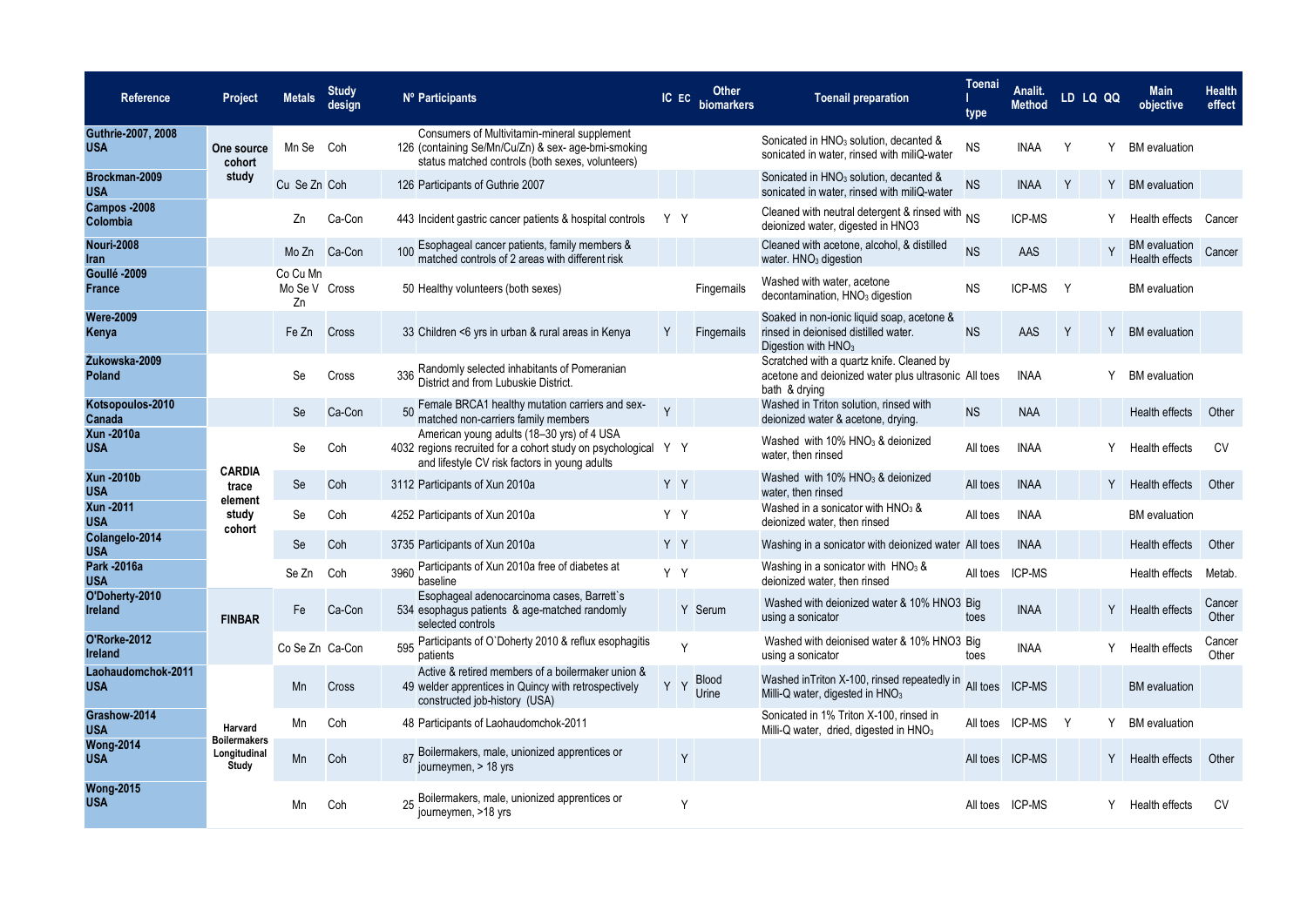| <b>Reference</b>                      | Project                                                | <b>Metals</b>                       | <b>Study</b><br>design | Nº Participants                                                                                                                                             | IC EC   | Other<br>biomarkers                          | <b>Toenail preparation</b>                                                                                                                                 | <b>Toenai</b><br>type | Analit.<br><b>Method</b> |   | LD LQ QQ | <b>Main</b><br>objective               | <b>Health</b><br>effect |
|---------------------------------------|--------------------------------------------------------|-------------------------------------|------------------------|-------------------------------------------------------------------------------------------------------------------------------------------------------------|---------|----------------------------------------------|------------------------------------------------------------------------------------------------------------------------------------------------------------|-----------------------|--------------------------|---|----------|----------------------------------------|-------------------------|
| <b>Mozaffarian-2011</b><br><b>USA</b> |                                                        | Se                                  | N ca-con               | 6854 Incident CV disease or stroke cases & age-race-<br>smoking cohort matched control (dentist excluded)                                                   | Y Y     |                                              | Cleaned by sonication in deionized water                                                                                                                   | All toes              | <b>NAA</b>               |   |          | Health effect                          | <b>CV</b>               |
| Park-2011<br><b>USA</b>               |                                                        | Se                                  | Cross                  | 3902 Mozaffarian 2011 controls                                                                                                                              |         |                                              | Cleaned by sonication in deionized water                                                                                                                   | All toes              | <b>NAA</b>               |   |          | <b>BM</b> evaluation                   |                         |
| <b>Mozaffarian-2012</b><br><b>USA</b> | NHS <sub>I+</sub><br><b>HPFS</b>                       | Se                                  | Coh                    | Mozafarian 2011 participants (hypertension at<br>6045<br>toenail sampling excluded) + new set of controls                                                   | Y Y     |                                              | Cleaned by sonication in deionized water                                                                                                                   | All toes              | <b>NAA</b>               |   |          | Health effects                         | <b>CV</b>               |
| Park-2012<br><b>USA</b>               |                                                        | Se                                  | Coh                    | Mozafarian 2011& 2012 participants (diabetes at<br>7165<br>toenail sampling excluded)                                                                       | Y       |                                              | Cleaned by sonication in deionized water                                                                                                                   | All toes              | <b>NAA</b>               |   |          | Health effects                         | Metab.                  |
| Mozaffarian-2013<br><b>USA</b>        |                                                        | Se                                  | Coh                    | 9267 Mozafarian 2011 & 2012 participants (diabetes at<br>toenail sampling excluded)                                                                         | $Y$ $Y$ |                                              | Cleaned by sonication in deionized water                                                                                                                   | All toes              | <b>NAA</b>               |   |          | Health effects                         | Metab.                  |
| Abdulrahman-2012<br><b>Nigeria</b>    |                                                        | Cu Fe<br>Mn Zn                      | Cross                  | Assorted volunteers, including workers in an iron<br>welder workshop, alcohol and non-alcohol drinkers                                                      |         | Hair<br>Fingernails                          | Cleaned with Triton X-100, soaking in<br>acetone & rinsed with deionized water,<br>digestion with a mixture of HNO3 & HCI                                  | <b>NS</b>             | AAS                      |   |          | <b>BM</b> evaluation                   |                         |
| Al-Sabbak-2012<br>Iraq                |                                                        | Co Cu Fe<br>Mn Mo Se Ca-Con<br>V Zn |                        | Parents of children with birth defects or of normal<br>56 babies born in Al Basrah after 2003 invasion and<br>bombing                                       | Y       | Hair<br>Teeth                                | Washed, sonicated in acetone, rinsed<br>several times in deionized water & acetone<br>dried & then reconstituted in HNO <sub>3</sub>                       | <b>NS</b>             | <b>ICP-MS</b>            |   |          | <b>BM</b> evaluation                   |                         |
| Amaral-2012<br><b>Spain</b>           | <b>PANKRAS</b><br><b>EPICURO</b>                       | Cu Fe Mn<br>Se V Zn                 | Ca-Con                 | 517 Pancreatic cancer cases & hospital-matched<br>controls                                                                                                  | Y Y     |                                              | $HNO3$ digestion, $H2O2$ & deionized water                                                                                                                 | <b>NS</b>             | ICP-MS                   |   |          | Health effects                         | Cancer                  |
| Coelho-2012<br>Portugal               | Panasqueira                                            | Mn Se Cross                         |                        | Adult residents in the vicinity of Panasqueira<br>102 tungsten-tin mine, male mine workers & age-sex-<br>lifestyle and smoking matched non-exposed controls | Y Y     | <b>Blood</b><br>Fingernails<br>Hair<br>Urine | Mechanical cleaning, sonication with<br>acetone, rinse with deionizated water and<br>oven-dried. Acid digestion with $HNO3$                                | <b>NS</b>             | ICP-MS                   |   |          | <b>BM</b> evaluation<br>Health effects |                         |
| Coelho-2014<br>Portugal               | <b>Mine</b>                                            | Cu Fe Mn<br>- Cross<br>Mo Se Zn     |                        | 122 Participants of Coelho -2012 & small number of new<br>recruits in the three groups                                                                      |         | <b>Blood</b><br>Fingernails<br>Hair<br>Urine | Acid digestion with closed vessel,<br>microwave assisted, HNO <sub>3</sub> addition.                                                                       | <b>NS</b>             | ICP-MS<br>ICP-OES        |   | Y        | <b>BM</b> evaluation                   |                         |
| Emmanuelle -2012<br>France            |                                                        | Se                                  | Coh                    | Residents in area with high levels of Se in drinking<br>78 water & non-exposed subjects matched by age, sex<br>and social status                            | Y Y     |                                              | Sonicated in a detergent & ultrapure water.<br>Dried & digested with graphite heating block NS<br>system, adding $HNO3$ & $H2O2$                           |                       | <b>ICP-MS</b>            |   |          | Y Y Y BM evaluation                    |                         |
| Mordukhovich-2012<br><b>USA</b>       | <b>NORMATIVE</b><br><b>AGING</b>                       | Mn                                  | Cross                  | Male army veterans without any chronic condition at<br>639 recruitment in 1963 providing toenail sample<br>between 1999-2009                                | Y Y     |                                              | Sonicated in Triton-x solution, rinsed with<br>distilled deionized water                                                                                   | All toes              | ICP-MS                   |   |          | Health effects                         | <b>CV</b>               |
| Przybylowicz-2012<br>Poland           |                                                        | Co Cu<br>Fe Zn                      | Cross                  | 42 Healthy volunteers (both sexes)                                                                                                                          |         | Hair<br>Fingernails                          | Washed in water, Triton X-100, methanol in<br>ultrasonic bath. HNO <sub>3</sub> digestion                                                                  | <b>NS</b>             | <b>ICP-MS</b>            | Y | YY       | <b>BM</b> evaluation                   |                         |
| <b>Anic 2013</b><br><b>USA</b>        |                                                        | Fe                                  | Ca-Con                 | Incident multiform glioblastoma or anaplastic<br>600 astrocytoma cases & friends and other non-blood<br>related controls                                    | Y Y     |                                              | Immersed in 10% (v/v) HNO <sub>3</sub> , sonicated<br>decanted, immersed in $18M\Omega$ -cm water,<br>sonicated & rinsed with $18\text{M}\Omega$ -cm water | Big<br>toes           | <b>INAA</b>              |   |          | Health effects                         | Cancer                  |
| Herman-2013<br>Poland                 |                                                        | Cu                                  | Cross                  | 30 Healthy volunteers of both sexes from the urban<br>areas of Krakow.                                                                                      |         | Hair<br><b>Fingernails</b>                   | Washed in distilled water, Triton X-100,<br>$CH3OH$ in ultrasonic bath, dried. $HNO3$<br>digestion                                                         | <b>NS</b>             | AAS                      |   |          | Y Y Y BM evaluation                    |                         |
| Morris-2013<br><b>USA</b>             | Selenium<br><b>Supplement</b><br>Intoxication<br>Study | Se                                  | Coh                    | USA Subjects that answered call looking for users of<br>45 certain multivitamin supplements with known<br>misformulated Se levels                           |         | Y Y Fingernails                              | <b>NS</b>                                                                                                                                                  | All toes              | <b>NAA</b>               |   |          | BM evaluation/<br>Health effects       | Other                   |
| Saat-2013<br><b>Bangladesh</b>        |                                                        | Co                                  | Cross                  | Bangladesh vegetable male farmers randomly<br>80 selected from a list of registered farmers employed<br>>1 year (18-80 yrs)                                 |         | Hair<br>Fingernails                          | Soaked in Triton 100 & acetone, rinsed with<br>deionized water & acetone, dried &<br>digested in $HNO3$ & $H2O2$                                           | <b>NS</b>             | <b>ICP-MS</b>            |   |          | <b>BM</b> evaluation<br>Health effects | <b>CV</b>               |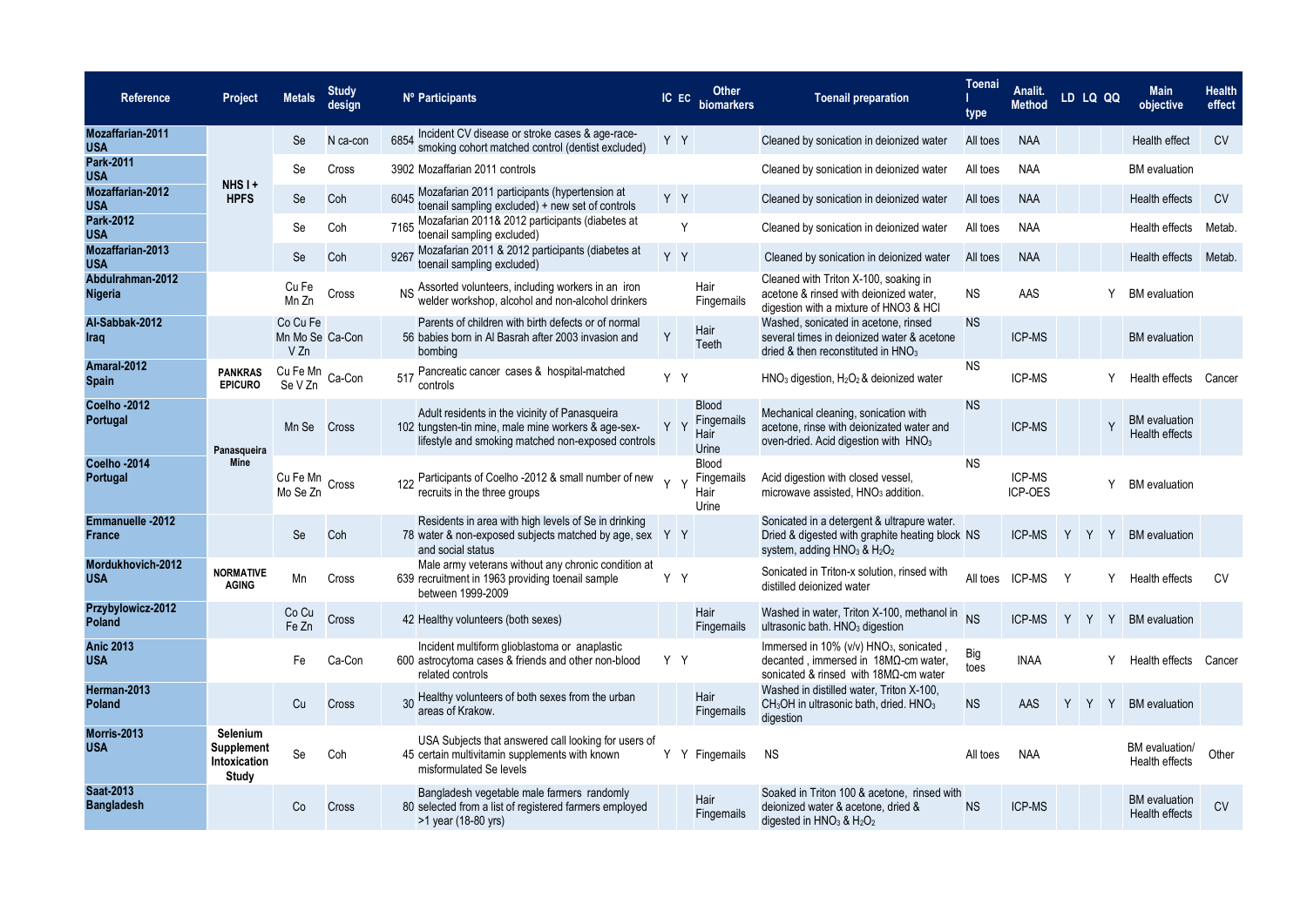| Reference                            | Project         | <b>Metals</b>              | Study<br>design   | Nº Participants                                                                                                                                                                                                                                                       | IC EC        | Other<br>biomarkers | <b>Toenail preparation</b>                                                                                                                                                                          | <b>Toenai</b><br>type | Analit.<br><b>Method</b> |     | LD LQ QQ | <b>Main</b><br>objective                      | <b>Health</b><br>effect |
|--------------------------------------|-----------------|----------------------------|-------------------|-----------------------------------------------------------------------------------------------------------------------------------------------------------------------------------------------------------------------------------------------------------------------|--------------|---------------------|-----------------------------------------------------------------------------------------------------------------------------------------------------------------------------------------------------|-----------------------|--------------------------|-----|----------|-----------------------------------------------|-------------------------|
| Burgess-2014<br><b>USA</b>           |                 | Se                         | Cross             | Non-smokers long term residents in Arizona in<br>55 towns with high (Ajo) or low (Tucson) levels of As in<br>tap water, which only used this source for drinking<br>and cooking (30-92 yrs)                                                                           |              | Urine               | Washed with acetone, Triton X-100 & water, NS<br>$HNO3$ digestion                                                                                                                                   |                       | <b>ICP-MS</b>            |     |          | Health effects                                | Other                   |
| Kristal-2014<br><b>USA</b>           | <b>SELECT</b>   | <b>Se</b>                  | Ca-coh            | Black men $\geq$ 50 or non-black men $\geq$ 55 yrs, without<br>history of prostate Cancer, PSA≤ 4 ng/mL and<br>4761 nonsuspicious digital rectal exam from USA.<br>Canada & Puerto Rico in a clinical trial to test Se+<br>vit E prevention role for prostate tumours | YY           |                     | <b>NS</b>                                                                                                                                                                                           | All toes              | <b>INAA</b>              |     |          | Health effects Cancer                         |                         |
| Kuiper-2014<br>Qatar                 |                 | Cu Mn<br>Mo Se             | Cross             | Young healthy immigrant men (mostly Indian<br>239 subcontinent origin) working in farms in north-<br>northwest of Qatar                                                                                                                                               |              | Y Y Urine           | Cleaning with sonication & rinsed with<br>acetone, HNO <sub>3</sub> digestion                                                                                                                       | All toes              | <b>ICP-MS</b>            | Y   | Y        | <b>BM</b> evaluation                          |                         |
| Ndilila-2014<br>Zambia               |                 | Co Cu Se Cross<br>Zn       |                   | Non-smokers or occupationally exposed people<br>86 living in a copper mining area & people living in a<br>non-mining area (21-30 yrs old)                                                                                                                             | YY           |                     | Autoclaved, ultrasonicated with acetone &<br>Milli-Q water, rinsed, dried, digested in HNO <sub>3</sub> All toes ICP-MS<br>8 H <sub>2</sub> O <sub>2</sub>                                          |                       |                          |     |          | Y BM evaluation                               |                         |
| Sanders-2014<br>Vietnam              |                 | Mn                         | Cross             | Children 1.5-4 yrs living in closest proximity to<br>20 domestic Pb smelters and/or had parents whose<br>work included grinding the plastic cases of<br>automobile batteries.                                                                                         |              | Y Y Blood           | Washed with double distilled water<br>acetone, dried, digestion with $HNO3$ & HCI                                                                                                                   | <b>NS</b>             | ICP-MS                   |     |          | <b>BM</b> Evaluation                          |                         |
| Chanpiwat-2015<br>Cambodia           |                 | Co Cu Fe Cross<br>Mn Mo Zn |                   | South Cambodia groundwater drinkers & residents<br>in three villages with high As in water (Sambour,<br>Preak Chrov & Chang Kaoh) and in a non-polluted<br>control town (Kampong Toul)                                                                                | Y            | Hair<br>Y<br>Urine  | Immersed in Triton X-100, sonicated,<br>washed with milli-Q water, dried, digested<br>with $HNO3$                                                                                                   |                       | All toes ICP-MS          | Y   |          | Y BM evaluation                               |                         |
| Mohmand-2015<br><b>Pakistan</b>      |                 | Co Cu Mn<br>Zn             | Cross             | 30 People living in rural, urban & industrial areas of<br>Puniab                                                                                                                                                                                                      |              | Hair<br>Serum       | HNO <sub>3</sub> digestion                                                                                                                                                                          | <b>NS</b>             | ICP-MS                   |     |          | <b>BM</b> evaluation                          |                         |
| Rayman-2015<br><b>United Kingdom</b> | <b>SPRINT</b>   | Se                         | Clinical<br>trial | First trimester pregnant primiparous women >18 yrs<br>attending antenatal clinic at John Radcliffe Hospital                                                                                                                                                           | Y            | Y<br><b>Blood</b>   | Washed with acetone, distilled deionized<br>water in a sonic bath.                                                                                                                                  | All toes              | <b>INAA</b>              |     |          | <b>BM</b> evaluation<br><b>Health effects</b> | Other                   |
| Mao-2016<br><b>United Kingdom</b>    |                 | Se                         | Clinical<br>trial | 227 Participants of Rayman 2015                                                                                                                                                                                                                                       |              | Y Y Blood           | Washed with acetone, distilled deionized<br>water in a sonic bath.                                                                                                                                  | All toes              | <b>INAA</b>              |     |          | Health effects                                | Other                   |
| <b>Reis-2015</b><br>Portugal         |                 | Cu Mn                      | Cross             | 30 Residents living near the chemical complex of<br>Estarreja & not exposed controls                                                                                                                                                                                  | YY           |                     | Washed rinsed in Milli-Q water & methanol,<br>dried, digestion with $HNO3$ & $H2O2$                                                                                                                 | All toes              | <b>ICP-MS</b>            |     |          | Y BM evaluation                               |                         |
| Rodrigues-2015<br><b>Bangladesh</b>  |                 | Mn                         | Coh               | Sirajdikhan & Pabna pregnant women >18 yrs with<br>711 confirmed singleton pregnancy (<16 weeks<br>gestation) who drank tubewell water                                                                                                                                | Y            | Cord blood<br>Hair  | Placed in glass beakers with Triton X-100<br>solution in ultrasonic bath, rinsed in<br>deionized water, oven-dried, digested with<br>ultrahigh purity HNO <sub>3</sub> & diluted deionized<br>water |                       | All toes ICP-MS          | Y   | Y        | <b>BM</b> evaluation                          |                         |
| Hashemian-2016<br>Iran               | <b>GOLESTAN</b> | Fe Se<br>Zn                | Cross             | 30 Participants of Golestan Cohort Study who died in<br>accidents during the first 7 yrs of follow-up.                                                                                                                                                                |              |                     | Acetone, HNO <sub>3</sub> in a sonicator, then rinsed,<br>water & sonicated                                                                                                                         | All toes              | <b>INAA</b>              |     |          | Y BM evaluation                               |                         |
| Hashemian-2017<br><b>Iran</b>        | Cohort<br>Study | Se Zn                      | N ca-con          | Incident esophageal cancer cases & sex-age-<br>443<br>matched control                                                                                                                                                                                                 | Y Y          |                     |                                                                                                                                                                                                     | All toes              | <b>INAA</b>              |     |          | Health effects                                | Cancer                  |
| Hassani-2016<br>Iran                 |                 | Mn                         | Cross             | Mn-occupationally exposed welders & ferroalloy<br>83 smelters & unexposed sex- age- educational level<br>matched controls & office workers controls from<br>automotive parts factories                                                                                | Y Y          | Blood<br>Urine      | Sonication in Tritone X-100 solution,<br>washed with deionized water & dried.<br>HNO <sub>3</sub> , H <sub>2</sub> O <sub>2</sub> , HCl digestion                                                   | All toes              | AAS                      | Y Y |          | <b>BM</b> evaluation<br>Health effects        | Other                   |
| Lee -2016<br>Korea                   |                 | Fe Se<br>Zn                | Cross             | 73 Healthy adults 20-39 yrs residents in Seoul or<br>Kyunggido                                                                                                                                                                                                        | Y Y          |                     | Washed with acetone, then demineralized<br>water in a sonicator, rinsed and freeze-dried                                                                                                            | ΝS                    | <b>INAA</b>              |     |          | <b>BM</b> evaluation<br>Health effects        | CV.<br>Metab.<br>Other  |
| McKinney-2016<br><b>Thailand</b>     |                 | Zn                         | Ca-Con            | 190 Non-syndromic cleft lip babies <24 months & age-<br>matched controls                                                                                                                                                                                              | $\mathsf{Y}$ |                     |                                                                                                                                                                                                     | <b>NS</b>             | <b>INAA</b>              |     |          | Health effects                                | Other                   |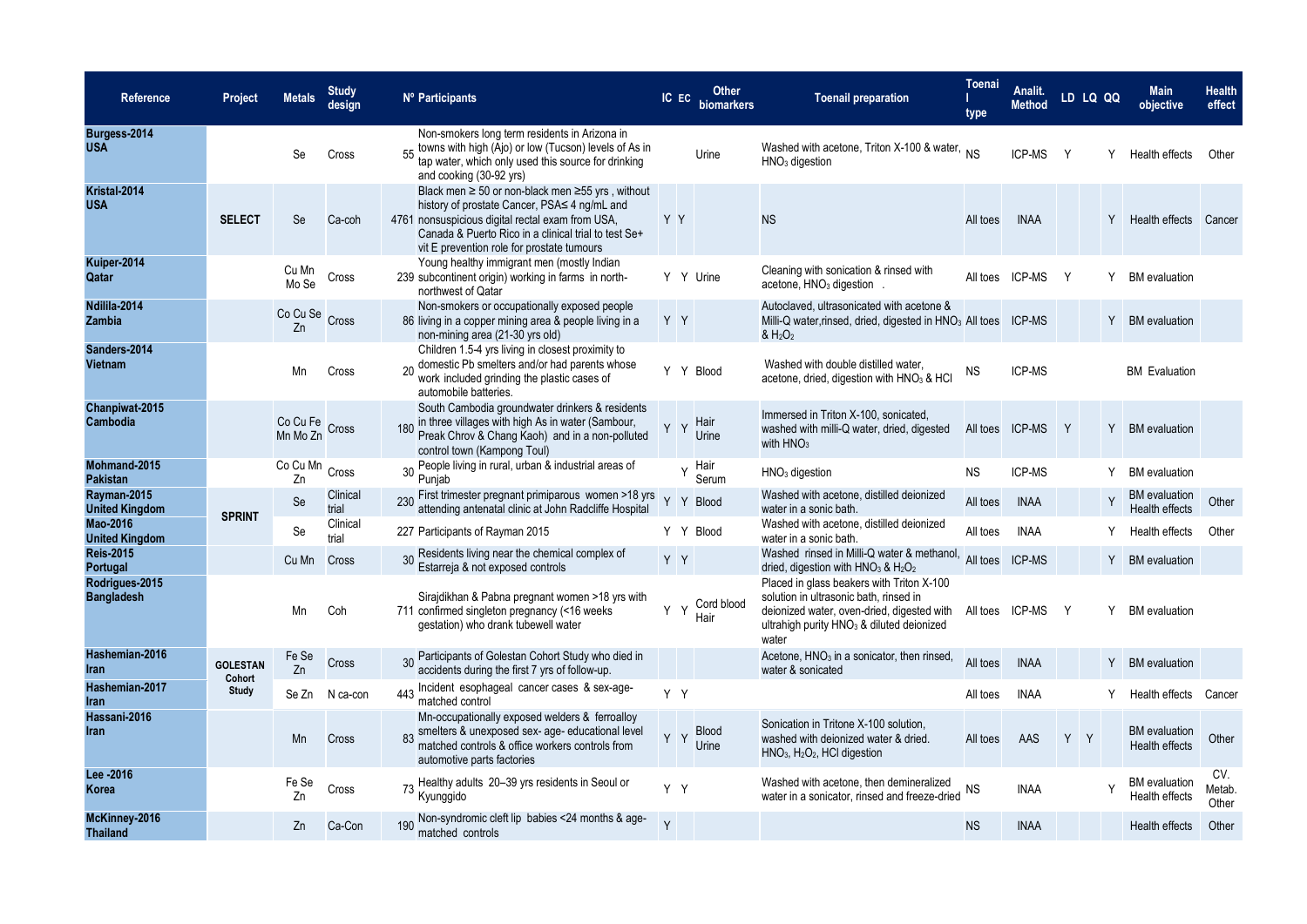| Reference                       | Project                                       | <b>Metals</b>           | Study<br>design | Nº Participants                                                                                                                 | IC EC  | <b>biomarkers</b> | <b>Toenail preparation</b>                                                                                                                      | Toenai<br>type | Analit.<br><b>Method</b> |          | LD LQ QQ | <b>Main</b><br>objective | <b>Health</b><br>effect |
|---------------------------------|-----------------------------------------------|-------------------------|-----------------|---------------------------------------------------------------------------------------------------------------------------------|--------|-------------------|-------------------------------------------------------------------------------------------------------------------------------------------------|----------------|--------------------------|----------|----------|--------------------------|-------------------------|
| <b>Park-2016b</b><br>Korea      | <b>SELEN</b>                                  | Se                      | Cross           | Participants of a cohort study of middle-aged adults<br>501 living in urban & rural south-eastern areas of South<br>Korea       | Y Y    |                   | Inspected to eliminate contaminated and<br>cleaned                                                                                              | All toes       | <b>INAA</b>              |          |          | Health effects           | Metab.                  |
| Park-2017<br>Korea              | study                                         | Se                      | Coh             | 501 Participants of Park 2016b                                                                                                  | Y Y    |                   | Washed in a sonicator with deionized water All toes                                                                                             |                | <b>INAA</b>              |          | Y        | Health effects           | Metab.                  |
| <b>Jang-2017</b><br>Korea       |                                               | Se                      | Coh             | 501 Participants of Park 2016b                                                                                                  | Y Y    |                   | Washed in a sonicator with deionized water All toes                                                                                             |                | <b>INAA</b>              |          |          | Health effects           | Metab.                  |
| Punshon 2016<br><b>USA</b>      | <b>NHBC</b>                                   | Mn Se Zn Cross          |                 | Recent mothers (2 weeks post-partum)+ 8 weeks<br>687 newborns residing & drinking well water in New<br>Hampshire (TAs in water) |        | Y Y Placenta      | Manual removal of visible dirt, ultrasonic<br>bath using Triton X-100, acetone, deionized NS<br>water, and dry.                                 |                | <b>ICP-MS</b>            | <b>Y</b> |          | <b>BM</b> evaluation     |                         |
| Bouchard - 2017<br>Canada       | <b>New</b><br><b>Brumswick</b>                | Mn                      | Cross           | ) Children (6–13 yrs) consuming well water with high<br>I levels of Mg in southeastern New Brunswick.                           | $\vee$ | Hair<br>Saliva    | Sonicated in Triton X-100, rinsed with Milli-<br>$Q$ water, digested in $HNO3$ -HCl                                                             | All toes       | <b>ICP-MS</b>            |          |          | Health effects           | Other                   |
| Ntihabose-2017<br>Canada        | Children                                      | Mn                      | <b>Cross</b>    | 274 Participants of Bouchard 2017                                                                                               | Y Y    | Hair<br>Saliva    | Sonicated in Triton X-100, rinsed with Milli-<br>Q water, digested in HNO <sub>3</sub> -HCl                                                     | All toes       | <b>ICP-MS</b>            | Y        | Y        | <b>BM</b> evaluation     |                         |
| Everson-2017<br><b>USA</b>      | <b>RHODE</b><br><b>ISLAND</b>                 | Se                      | Coh             | 173 Healthy mothers >18 yrs with singleton, viable, non-<br>pathologic pregnancies born at≥37 weeks gestation                   | Y Y    |                   | Washed in a Triton X-100 & acetone.<br>deionized water, digested with HNO <sub>3</sub>                                                          | All toes       | <b>ICP-MS</b>            |          |          | Health effects           | Other                   |
| Meramat-2017<br><b>Malaysia</b> | <b>NEURO</b><br><b>PROTEC-</b><br><b>TIVE</b> | Co Cu Fe Cross<br>Se Zn |                 | 235 Malaysian subjects > 60 yrs participants in study on<br>healthy longevity                                                   | YY     |                   | Washing in Triton-X, deionized water,<br>acetone & rinsing in deionized water & dried All toes<br>in oven. Digestion in HNO <sub>3</sub> & H202 |                | <b>ICP-MS</b>            |          |          | Health effects           | Other                   |
| Sureda-2017<br><b>Spain</b>     |                                               | Co Fe<br>Se Zn          | Cross           | Active and inactive adults 55-80 yrs with no<br>100<br>previous cardiovascular disease                                          | Y Y    |                   | Cleaned with acetone, distilled deionized<br>water & acetone again                                                                              | <b>NS</b>      | <b>INAA</b>              |          |          | <b>BM</b> evaluation     |                         |
| <b>Ward-2017</b><br><b>USA</b>  |                                               | Mn                      | <b>Cross</b>    | 80 Male welders occupationally exposed to Mn (21-61)<br>& sex- age-matched factory controls(18-61)                              | Y Y    |                   | Sonicated in 1% Triton X-100, rinsed in<br>deionized water, digested in HNO <sub>3</sub>                                                        | All toes       | <b>ICP-MS</b>            |          | Y        | <b>BM</b> evaluation     |                         |

Cross: Cross-sectional; Ca-Con: case-control; N ca-con: nested case-control; Coh: cohort; Ca-Coh: Case-cohort; CS: convenience sample; V: volunteers; NS: non specified; Nº:number; Y: yes; IC: informed consent; EC: ethics committee; LD: limit of detection; LQ: limit of quantification; QQ: quality control; NHSI: Nurse Health Study (Women); HPFS: Health professional Follow up Study (Men); NHBC: New Hampshire Cohort; ICP-MS: Inductively Coupled Plasma Mass Spectrometry ; ICP-AES: Inductively Coupled Plasma Atomic Emission Spectroscopy ;ICP-OES: Inductively Coupled Plasma Optical Emission Spectroscopy ; INAA: Instrumental Neutron Activation Analysis ; NAA: Neutron Activation Analysis ; ADF: Acid Digestion Fluorimetry; AAS: Atomic Absorption Spectroscopy; TNF: Thermal Neutron Flux; BM: Biomarker; CV: Cardiovascular effects. Metab: Metabolic effects.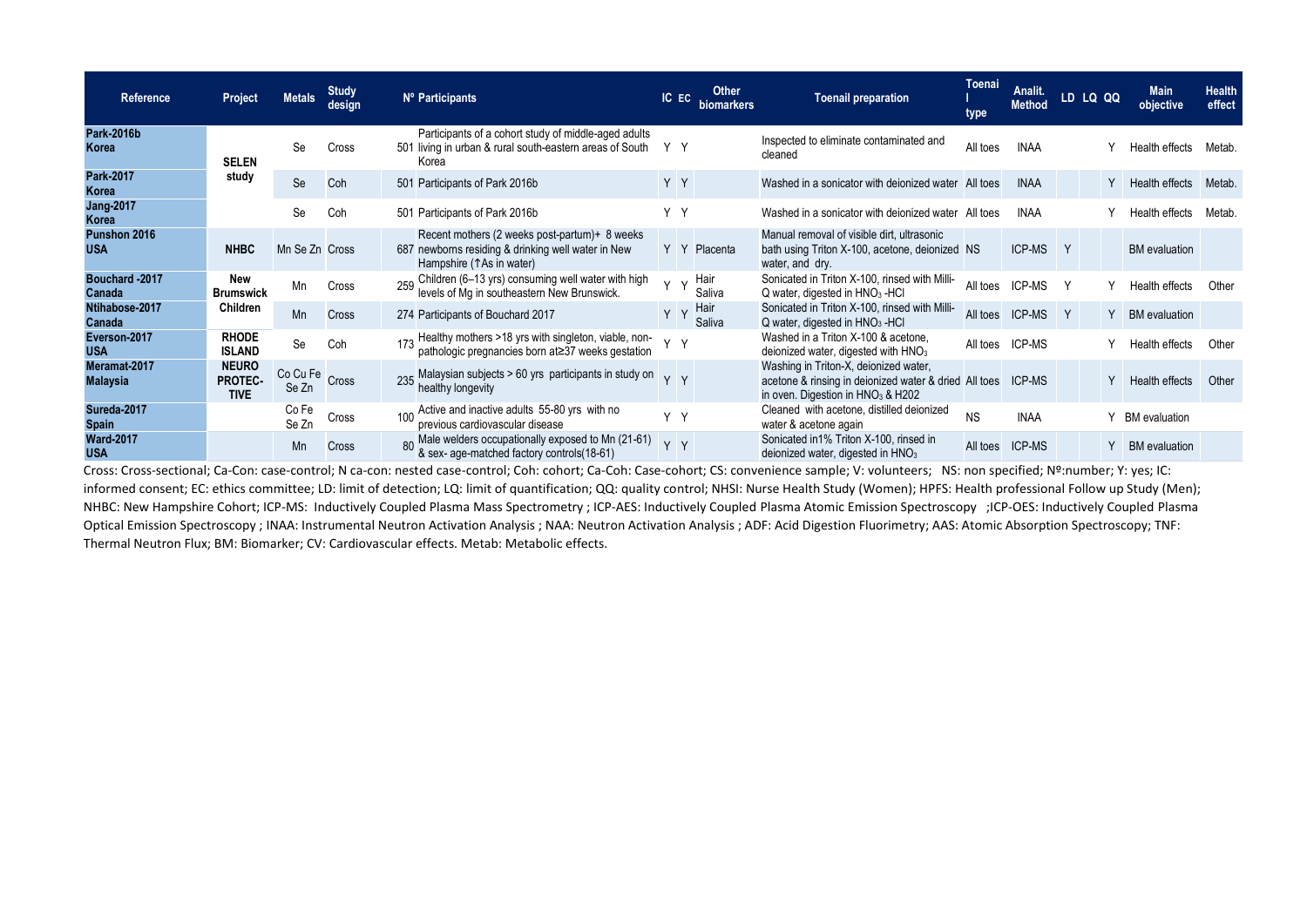<span id="page-9-0"></span>

| <b>Metals</b>      | Author          | Year | $\overline{A}$ | As              | Ba         | Ca         | Cd              | Co         | Cr         | Cu         | Fe         | <b>Hg</b> | <b>Mg</b>  | Mn            | Mo         | <b>Na</b>  | Pb         | <sub>S</sub> | Sc         | <b>Se</b>  | $\mathsf{U}$      | $\mathbf{V}$ | W          | Zn         |
|--------------------|-----------------|------|----------------|-----------------|------------|------------|-----------------|------------|------------|------------|------------|-----------|------------|---------------|------------|------------|------------|--------------|------------|------------|-------------------|--------------|------------|------------|
| Co                 | Sabbioni        | 1994 |                |                 |            |            |                 |            |            |            |            |           |            |               |            |            |            |              |            |            |                   |              | $r = 0.91$ |            |
|                    | Rainska         | 2007 |                |                 |            |            |                 |            |            |            | $r = 0.81$ |           |            |               |            |            |            |              |            |            |                   |              |            |            |
|                    | Masironi        | 1976 | <b>NS</b>      |                 |            | $r = 0.31$ |                 |            |            |            |            |           | $r = 0.35$ |               |            | $r = 0.25$ |            | $r = 0.26$   |            |            |                   | ${\sf NS}$   |            |            |
|                    | McKenzie        | 1978 |                |                 |            |            |                 |            |            |            |            |           |            |               |            |            |            |              |            |            |                   |              |            | $+$        |
| cu                 | Wilhelm         | 1991 |                |                 |            |            | $r = 0.44$      |            |            |            |            |           |            |               |            |            | $r = 0.41$ |              |            |            |                   |              |            | $r = 0.38$ |
|                    | Garland         | 1996 |                | $\pmb{+}$       |            |            |                 |            | $\ddot{}$  |            | $\ddot{}$  |           |            |               |            |            |            |              |            |            |                   |              |            | $+$        |
|                    | Kuiper          | 2014 |                | <b>NS</b>       | $r = 0.19$ |            | ${\sf NS}$      |            |            |            |            |           |            | r=0.25 r=0.22 |            |            | $r = 0.64$ |              |            | ${\sf NS}$ | <b>NS</b>         |              |            |            |
| $\mathsf{Fe}$      | Garland         | 1996 |                | $\ddot{}$       |            |            |                 |            | $r = 0.39$ | $+$        |            |           |            |               |            |            |            |              |            |            |                   |              |            | $+$        |
|                    | Rainska         | 2007 |                |                 |            |            |                 | $r = 0.81$ |            |            |            |           |            |               |            |            |            |              |            |            |                   |              |            |            |
|                    | Masironi        | 1976 | $r = 0.31$     |                 |            | NS         |                 |            |            |            |            |           | $r = 0.34$ |               |            | <b>NS</b>  |            | <b>NS</b>    |            |            |                   | $r = 0.40$   |            |            |
|                    | Guthrie         | 2008 | $r = 0.81$     |                 |            |            |                 |            |            |            |            |           |            |               |            |            |            |              |            |            |                   |              |            |            |
| Mn                 | Mordukhovich    | 2012 |                | $r = 0.56$      |            |            | $r = 0.49$      |            |            |            |            | <b>NS</b> |            |               |            |            | $r = 0.50$ |              |            |            |                   |              |            |            |
|                    | Kuiper          | 2014 |                | <b>NS</b>       | $r = 0.43$ |            | $r = 0.19$      |            |            | $r = 0.25$ |            |           |            |               | $r = 0.33$ |            | $r = 0.15$ |              |            |            | $r=0.30$ $r=0.66$ |              |            |            |
|                    | Sanders         | 2014 |                | $r = 0.58$      |            |            | $r = 0.60$      |            | $r = 0.72$ |            |            | <b>NS</b> |            |               |            |            | <b>NS</b>  |              |            |            |                   |              |            |            |
|                    | Nouri           | 2008 |                |                 |            |            |                 |            |            |            |            |           |            |               |            |            |            |              |            |            |                   |              |            | $r = 0.33$ |
| Mo                 | Kuiper          | 2014 |                |                 | NS r=0.22  |            | $r = 0.16$      |            |            | $r = 0.22$ |            |           |            | $r = 0.33$    |            |            | <b>NS</b>  |              |            | <b>NS</b>  | $r = 0.20$        |              |            |            |
|                    | Platz           | 2002 |                |                 |            |            | ${\sf NS}$      |            |            |            |            |           |            |               |            |            |            |              |            |            |                   |              |            | $r = 0.19$ |
|                    | Guthrie         | 2008 | <b>NS</b>      |                 |            |            |                 |            |            |            |            |           |            |               |            |            |            |              |            |            |                   |              |            |            |
| Se                 | <b>Burguess</b> | 2014 |                | $r = -$<br>0.55 |            |            |                 |            |            |            |            |           |            |               |            |            |            |              |            |            |                   |              |            |            |
|                    | Kuiper          | 2014 |                | <b>NS</b>       | <b>NS</b>  |            | <b>NS</b>       |            |            | <b>NS</b>  |            |           |            | $r = 0.30$    | <b>NS</b>  |            | <b>NS</b>  |              |            |            | $r = 0.16$        |              |            |            |
|                    | Everson         | 2017 |                |                 |            |            | $r = -$<br>0.18 |            |            |            |            |           |            |               |            |            |            |              |            |            |                   |              |            |            |
| $\pmb{\mathsf{V}}$ | Masironi        | 1976 | $r = 0.70$     |                 |            | <b>NS</b>  |                 |            |            | <b>NS</b>  |            |           |            | NS r=0.40     |            | <b>NS</b>  |            | <b>NS</b>    |            |            |                   |              |            |            |
|                    | Rainska         | 2007 |                |                 |            |            |                 |            |            |            |            |           |            |               |            |            |            |              | $r = 0.90$ |            |                   |              |            |            |
|                    | Wilhelm         | 1991 |                |                 |            |            | $r = 0.32$      |            |            | $r = 0.38$ |            |           |            |               |            |            | $r = 0.25$ |              |            |            |                   |              |            |            |
|                    | Garland         | 1996 |                | $\ddot{}$       |            |            |                 |            |            |            | $\ddot{}$  |           |            |               |            |            |            |              |            |            |                   |              |            |            |
| Zn                 | Platz           | 2002 |                |                 |            |            | <b>NS</b>       |            |            |            |            |           |            |               |            |            |            |              |            | $r = 0.19$ |                   |              |            |            |
|                    | Nouri           | 2008 |                |                 |            |            |                 |            |            |            |            |           |            |               | $r = 0.33$ |            |            |              |            |            |                   |              |            |            |

## **Table A.2 Correlation among metal/metalloid levels measured in toenail (NS= Non significant; +=positive; r= correlation coefficient)**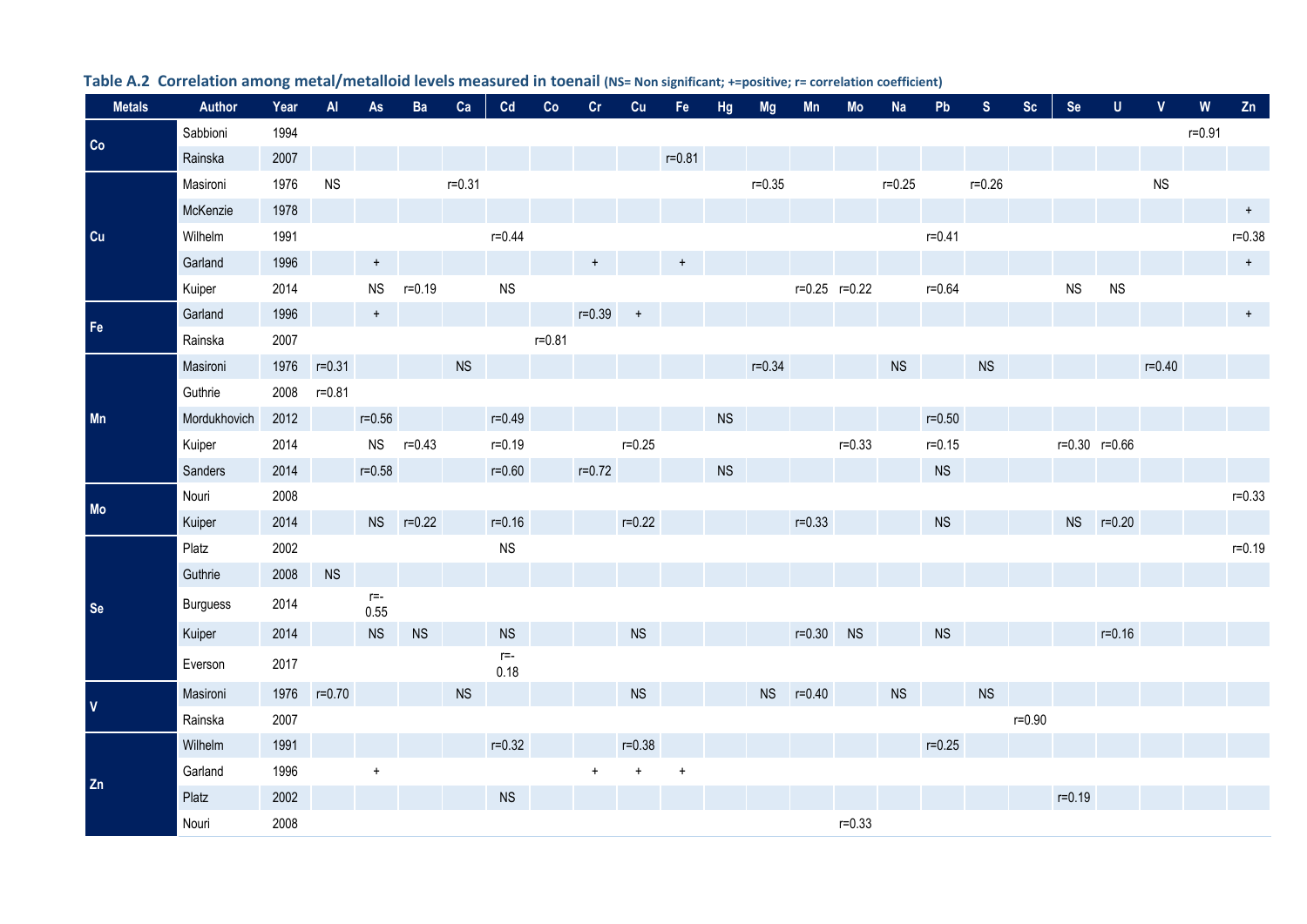#### <span id="page-10-0"></span>**Figure A.1: Systematic review flow-chart**